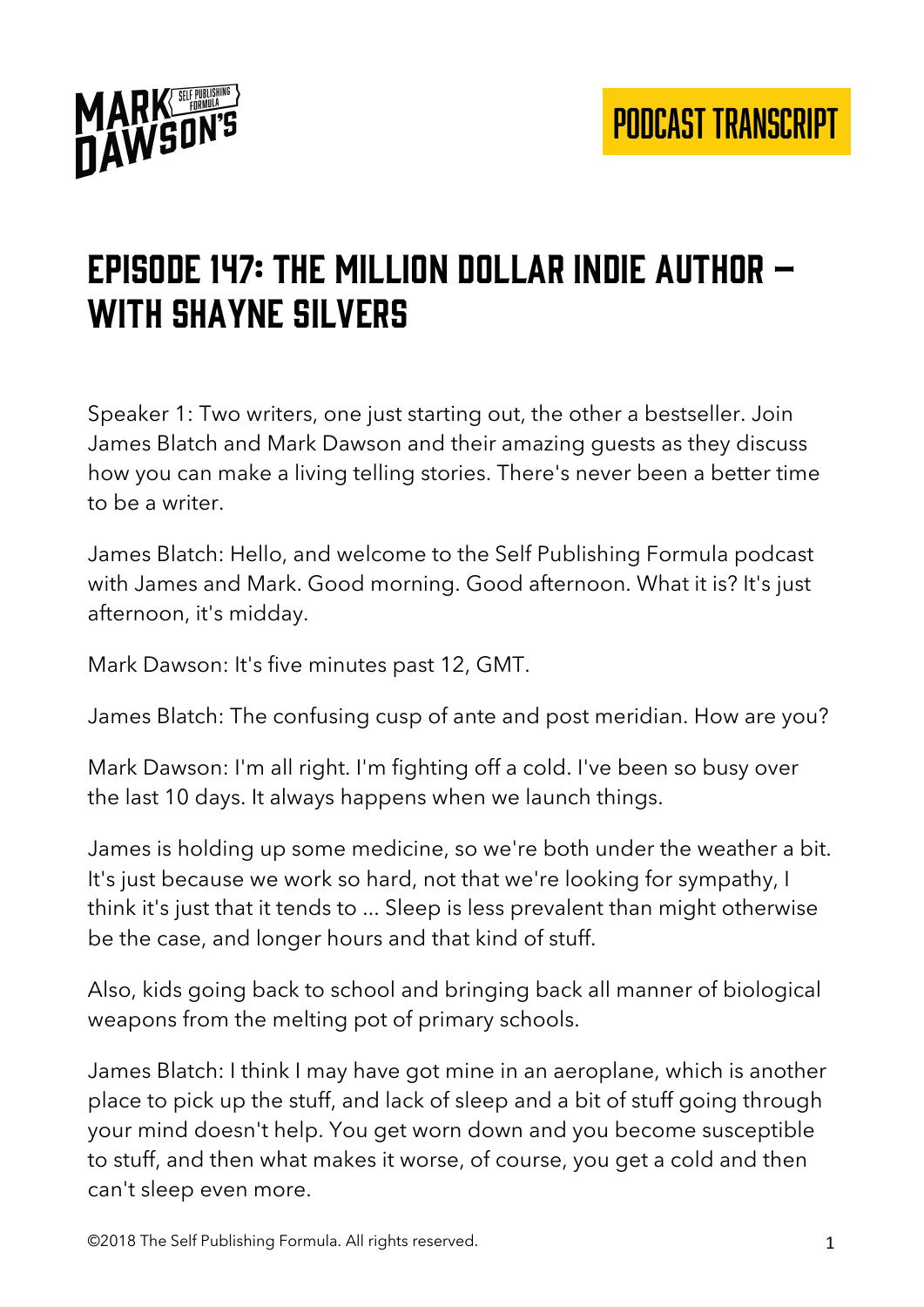

I think it's as I get older. When I was a kid, I don't remember not being able to sleep with a cold, but you get older, you can't breathe and stuff, and you go to the chemist or the pharmacy and you realize there's a billion dollar industry in just stuff to stick up your nose, isn't there?

Mark Dawson: I'd say, multi-billion.

James Blatch: In addition to that multi-billion industry, a bewildering number of chemicals that ... I try to avoid drugs anyway, but I have taken the odd one.

Anyway, enough of us moaning. We are generally fit and fighting for survival here in Britain as we go through the machinations of Brexit, which is an exciting distraction to our everyday life.

Mark Dawson: Depressing, not exciting.

James Blatch: It is depressing, but who knows where it's going to end, the merry-go-round we're on at the moment.

Mark Dawson: Badly.

James Blatch: Probably. But the important thing is that we are future proofing ourselves. We are talking about establishing digital businesses that operate almost without borders, and where we do have those borders, we get over them quite quickly and we fill in the forms, and we will carry on trading.

I am absolutely certain, regardless of whether the people who make little big widgets and need to export them somewhere may not have the same easy ride that we have, but we're in a good industry for now.

We should say that the premium course, Mark's flagship course, Mark Dawson's Advertising For Authors is still open at the moment, and you can go and check out that course if you go to selfpublishingformula.com/adsforauthors.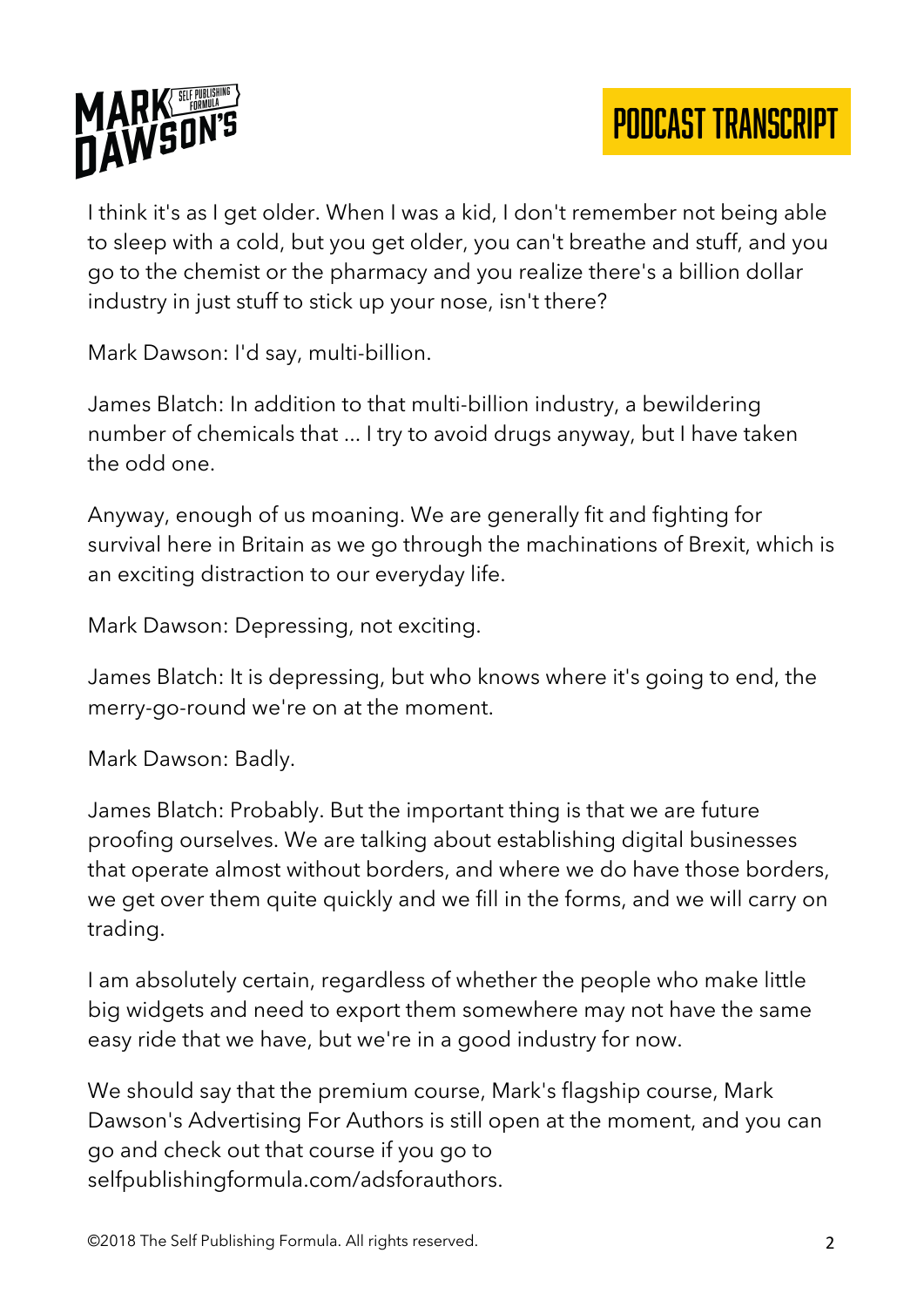



And it's gone really well. It's always exciting to get a crop of new students on. They're flooding into the support Facebook group at the moment. We're seeing lots of photographs of people's workstations and their excited first impressions of the course, and it's always a fun time for us, isn't it?

Mark Dawson: Yeah, it is. We never really know many authors are going to sign up, and it's always pleasing that there are always a good few of them doing so, so it's been fun.

As I say, it's been fairly hard work. I've done a couple of webinars last week with Nick Stephenson and Joanna Penn, and then I did a Facebook Live after the Joanna Penn one, and because I do it in the office, because the internet here is more reliable than it is at home. I've got to drive home after it, so I'm not getting into bed much before midnight. And, weirdly enough, talking from 8 til 11 is actually quite tiring, so, yes, been doing that.

But still, it's good. I've got a good presentation that I'm giving, and although this is going out on the Friday, so we're recording this on a Monday, it's going out this Friday, we will have done one for the SPF list on Wednesday, so this is not all that useful for people listening after it's happened, but it's a good webinar.

I'm teaching some stuff about Amazon Ads that people don't necessarily know, and some tactics that are working for me right now.

James Blatch: We've barely advertised and we're a few days out still, and I can tell you there's almost 1000 people already signed up for that webinar, so it's going to be a really good one, well attended.

It's an excellent webinar, yes, and it's absolutely pointless us saying that. I tell you what we should do though.

#### **Have we done this webinar as part of SPFU?**

Mark Dawson: No, I know what we should do.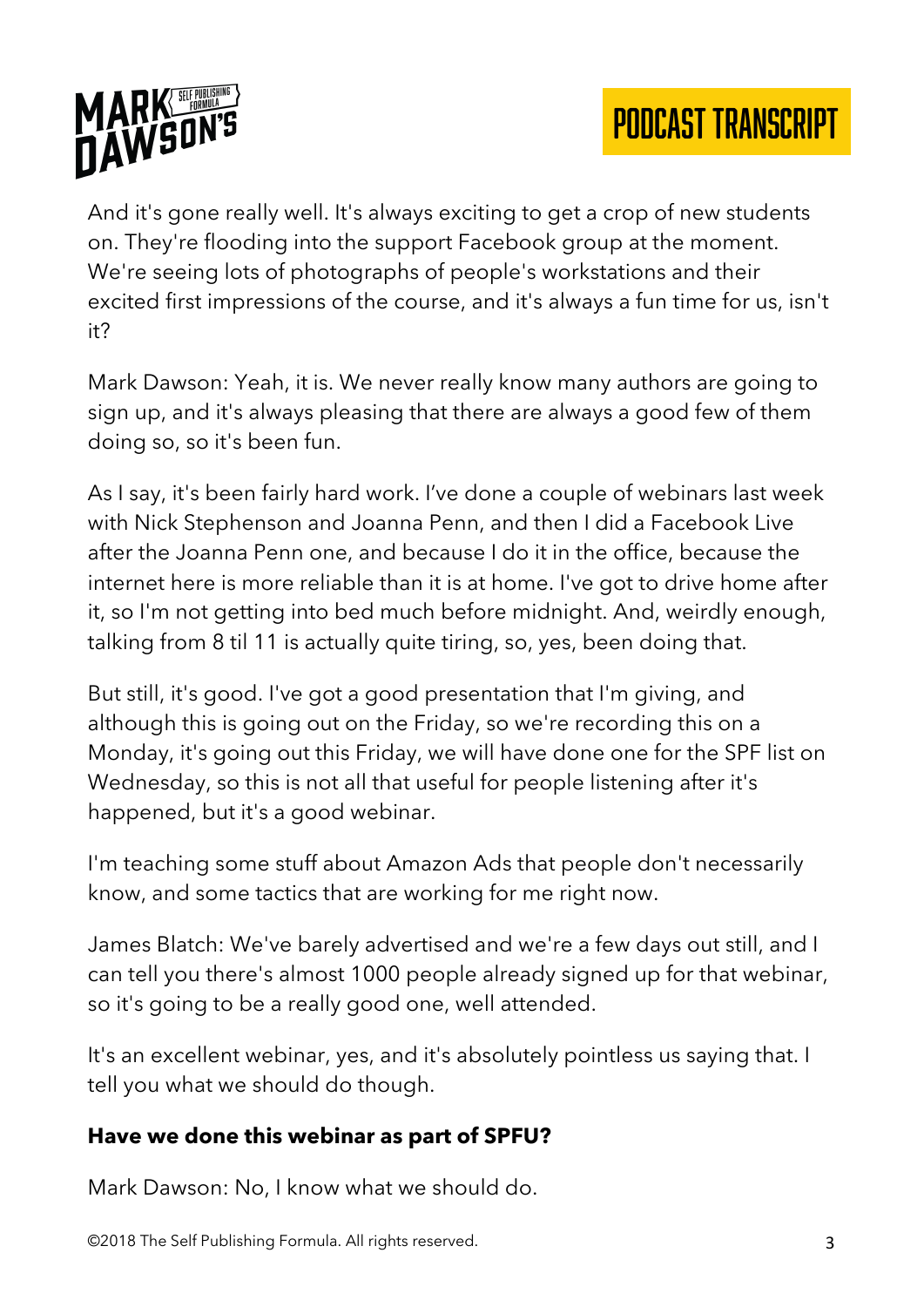

This will go out on the Friday, so if people are interested in the course, they will still have five days, we think, to take advantage, so we should probably mention that there will be a replay of this webinar.

This is me speaking kind of off the top of my head a little bit, but we need to come up with a URL that we can direct people to. So how about SPF webinar?

James Blatch: Yes, we can go with SPF webinar, I think. If we can't go with SPF webinar, you and I have to get back together and rerecord this, but let's go with selfpublishingformula.com/spfwebinar, all one word, and, yeah, this webinar that we're talking about, which is excellent, and we've done quite a few over the years with Jo, and Jo was really effusing. Effusing? Ethusing? Effusing.

Mark Dawson: Effusive.

James Blatch: Effusive?

Mark Dawson: You can't be effusing. You can be effusive.

James Blatch: Effusing, no. She was effusive about this webinar and how much she learnt from it. It is a really good one.

So there's a bit of the stuff we covered in the masterclass last week, but some detail on top of that. So if you go to, yes,

selfpublishingformula.com/spfwebinar, you can watch the webinar that we're going to do in the future, but it'll be the past for you, because that's how we roll. It's like we're broadcasting from a wormhole.

Mark Dawson: Well, yes, my office is a bit untidy, but, yeah, bit unfair.

It's an interesting webinar. As I said, when I did it for Jo and Nick, normally when I'm talking about advertising, it's in a very positive ... This is not an essential part of your business. It should be something you consider strongly, it's important, but it's probably not absolutely essential, which is a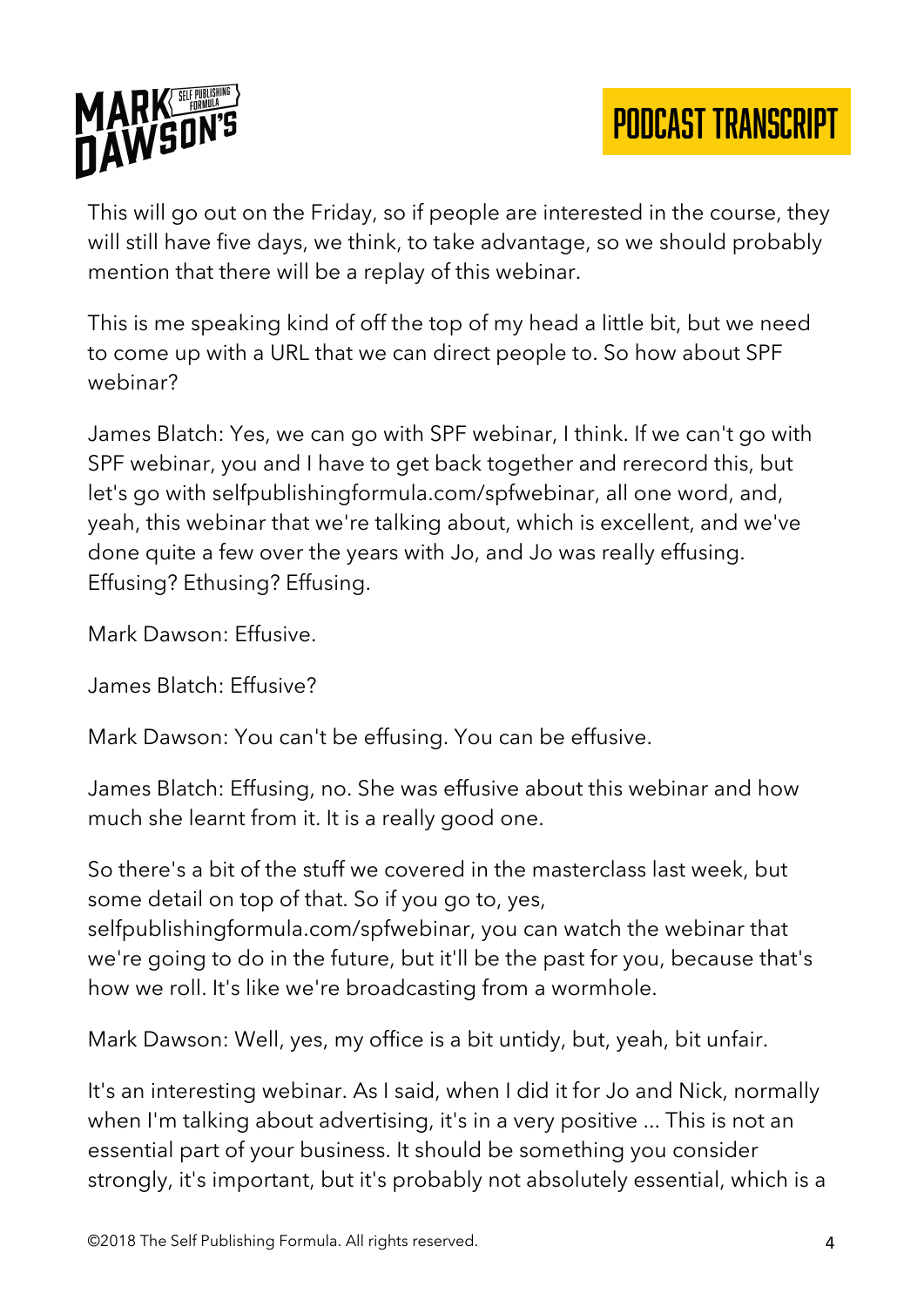

slightly more positive message than the one I'm finding myself giving at the moment, which is I think it is now essential.

You've absolutely maximized your chances of doing well as an author if you learn how to advertise. And that may not have been quite so true before, although, certainly, your odds would be improved.

The reason I say that is because of some of the things that we've seen happening with Amazon, especially with Amazon over the last couple of months.

I just listened to Jo's podcast in the car on the way to the office this morning, and she spent about 20 minutes talking about this. After doing the webinar with me, I think she has some ideas, and I agree with most of what she said, and the gist of it is sales are down on Amazon.com.

For me and for lots of other authors who've contacted me, well over a couple of hundred, seemed to happen around about the same time and seem to be around the same amount, about 30-40% from the middle of September, and we can speculate as to why that is, I don't know, Amazon hasn't told me. I have asked, but I haven't got any kind of conclusive answer yet.

My best guess is that it's because Also Boughts, which are the visible manifestation of their recommendation engine that are telling readers, readers of this book also bought this book, it's a great way to get a recommendation from Amazon as to what else you might like to read.

Those have seemingly disappeared, or are in the process of disappearing in the US, so I have mentioned this in the email before that goes out with this podcast, and quite a few emailed back and said, "What are you talking about? I can still see them." Well, Amazon split tests, so you might be able to see them, but others might not.

They're not available on my books at the moment, or most of them, and I think it's something that's happening more generally.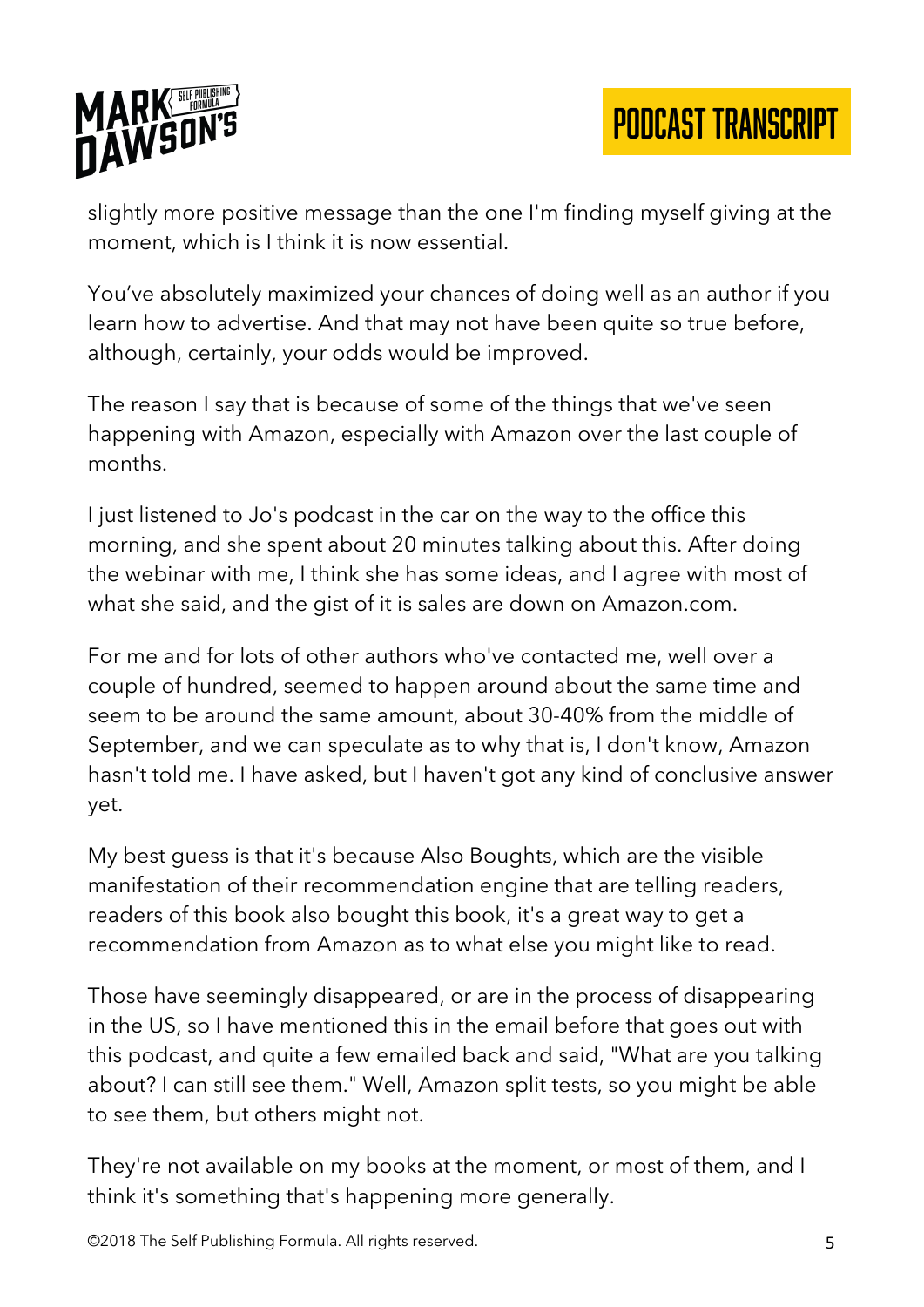

So, if that natural visibility, which is perhaps underestimated in terms of importance, if that's going away, we need to find a way to fill the gap, and that carousel of Also Boughts, coincidentally, is now a carousel of sponsored posts.

In other words, we need to pay in order to get those books onto that carousel. That sounds slightly apocalyptic, but the way I would dress it up is to look it at as opportunity, because most authors either won't notice and will go, "Why have my sales gone down?" or, if they have noticed, they'll think, "Well, I'm not getting involved in mucky commerce and advertising and promotion, I'll leave that to the salesman."

That's fine, right, because that leaves the road is clear for people like us, who know that advertising is necessary, it can be done properly, certainly not sleazy, it's necessary to get our books out there so that readers can see them.

I think that puts us into a great position, effectively, to eat their lunch. So, if they're not prepared to learn how to do it and to compete, well, we're going to ride all over the top of them.

James Blatch: You're in exactly the right place to learn all that stuff, and that URL again for the detailed webinar on this subject is selfpublishingformula.com/spfwebinar.

Before you email us to tell us that Also Boughts are still there on your page, it is something that's clearly being implemented and rolled out around the world at the moment, so, yes, you might see the Also Boughts, but it's changing.

Almost every big change, and we always see this, there's always somebody in one of the Facebook groups, sometimes ours, sometimes others, who cries panic at the top of their voice.

There was a famous panicking character in a British sitcom playing by Clive Dunn, wasn't there? "Don't panic Mr. Mainwaring," about everything that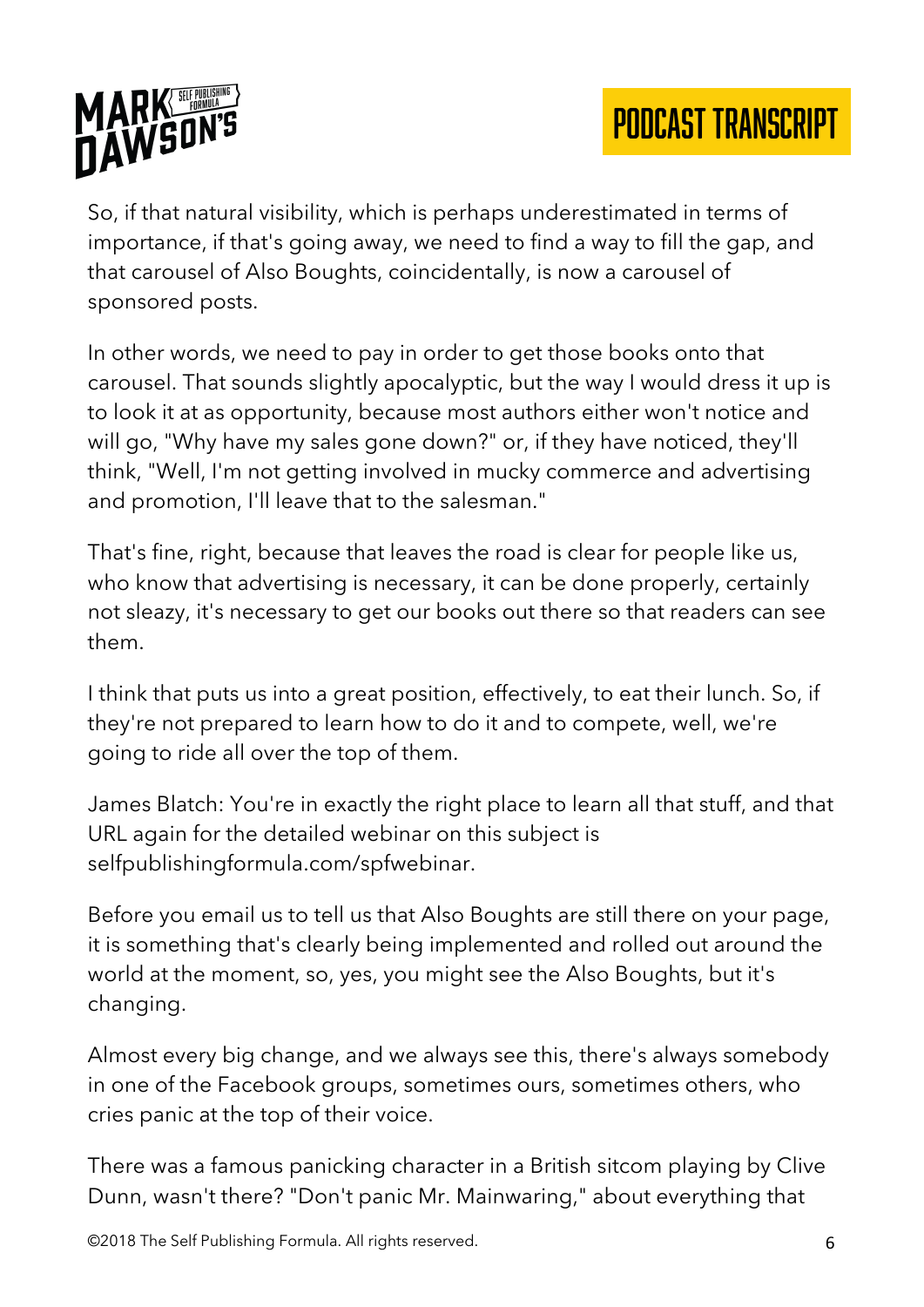

happened. And you are always the person who weighs in and says, "First of all, don't panic, things change and we adapt," and, second of all, works out the opportunity that this presented for us.

We have to joke about Brexit, because it's the only way to do it, but, actually, without question, there will be people, smart and savvy, who will make a lot of money out of Brexit.

Mark Dawson: Yeah, by betting against the pound.

James Blatch: They'll bet against the pound, or they'll work out when to bet for the pound, and, also, they'll look at the trade arrangements that start, and they'll be the ones exploiting them first.

You want to be one of those people. You want to be at the top of this, the head of the game. Not the ones going, "Oh, woe is me. This is terrible and nothing's going to be the same again."

There's always opportunity, and Amazon makes money, because authors sell their books on there, and they're not going to spoil that fundamental at any point soon.

Okay, now talking of being successful, we have a super inspirational interview today. Now, we had Octavia Randolph on a few weeks ago, and we got lots of really positive feedback. It was lovely to go and meet up Octavia, and the feedback from her interview was really warming, because people liked her, loved her story, and felt inspired by it.

I think people are going to have the same experience today with a young man called Shayne Silvers, who's already quite well known in his own sphere, to the point where he's had his own con, his being Shayne Silvers con. It wasn't called that, it was named after something in one of his books.

He's an urban fantasy author. He is a classic case of somebody who, bit like your own story, Mark, was bumbling along, not making any money. I think he says in the interview made something like-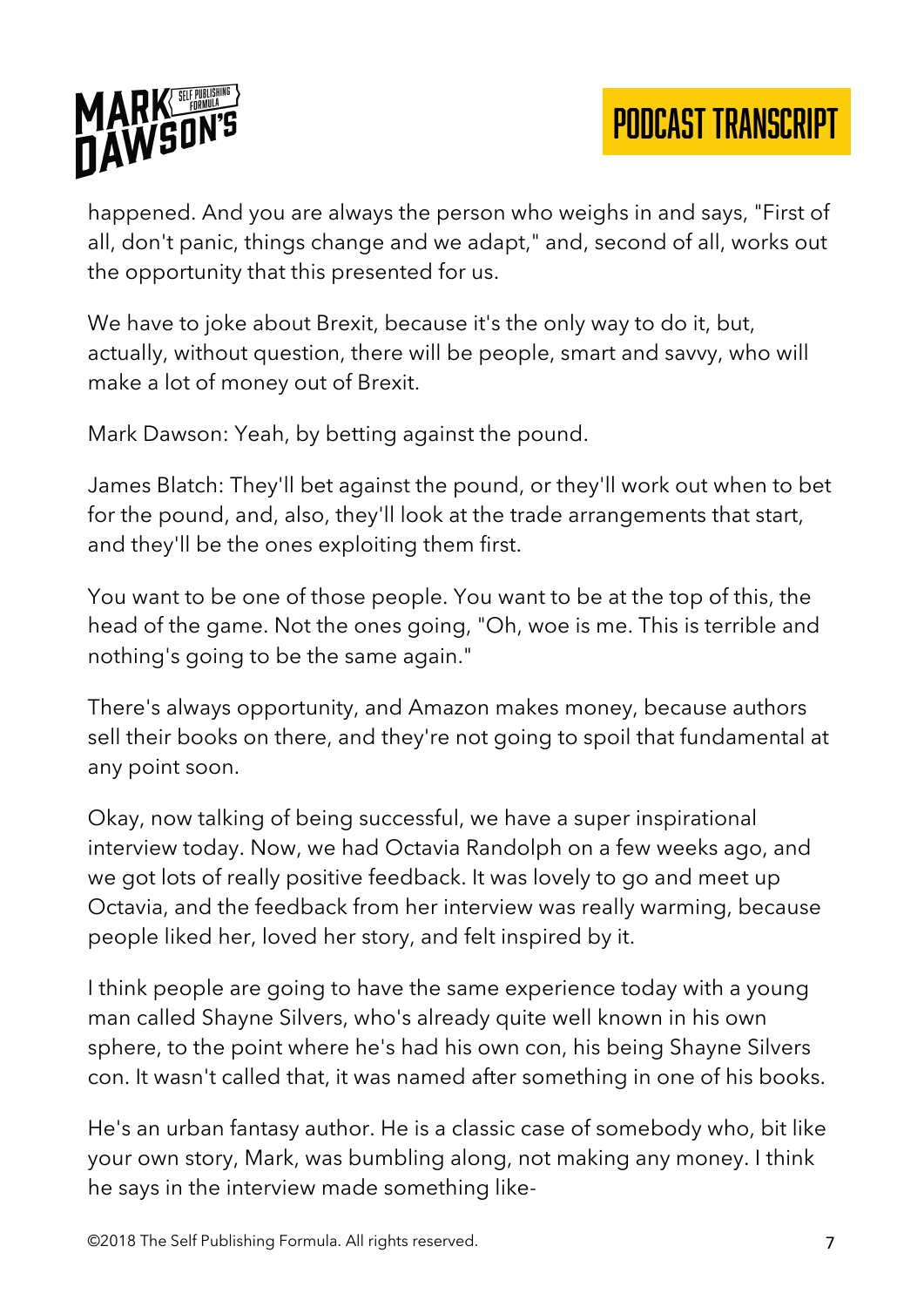

Mark Dawson: Bumbling along.

James Blatch: Well you were in terms of sales before the indie thing hit you in the face with a brick. I think he said he made something like \$56 a month or something a month before.

Your course is mentioned here, because, like many people, a bit like Octavia as well, it unlocked it for him, this world of advertising and indie promotion. And he is now a million dollar a year guy, and it's exciting. He's lovely chap as well. We met him in Florida, so I was able to sit down with him in a quite moment during the NINC conference. So this is Shayne Silvers.

James Blatch: Shayne Silvers.

Shayne Silvers: Yeah.

James Blatch: Real name?

Shayne Silvers: Real name.

James Blatch: Wow. That's a good name.

Shayne Silvers: I lucked out, yeah. Didn't need a pen name.

James Blatch: You didn't. Welcome to the podcast.

Shayne Silvers: Thank you. Thanks for having me.

James Blatch: We're delighted to have you here. You've got a fantastic success story, we couldn't be happier for you, and so we want to hear that in this interview, and I'm also going to talk to you a bit about process and what's working for you marketing wise.

#### **So take us back, I guess 2012 might be a good starting point for you.**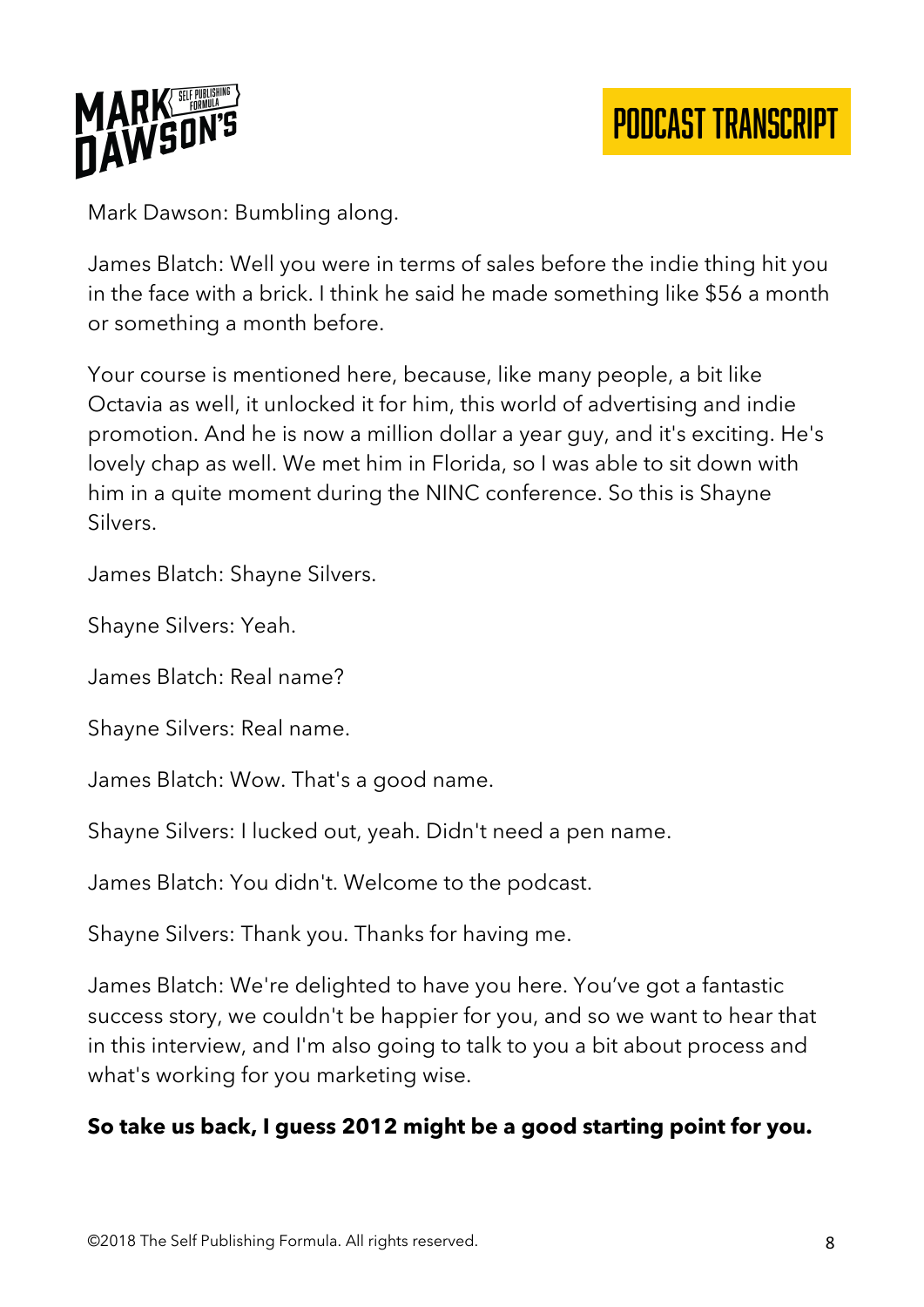



Shayne Silvers: Yes. In 2012, I wrote my first book. It was called Obsidian Son in my Nate Temple series, and I had, at first, tried to pitch that to a bunch of agents in New York City in all the traditional publishing companies, and I got a lot of, "This is good, but no. We've already got a wizard," or, "We've already got a fantasy book this quarter," or whatever, and so I just got a lot of rejections.

And then that was around the time that people were starting to talk about self-publishing as a good idea, and so I gave that a shot. Wrote my book, published it, and I did zero marketing. Did not have a website, didn't have an email list, did nothing, just published it.

James Blatch: So you uploaded it, basically.

Shayne Silvers: That's it. That's literally it. Didn't have a sequel, didn't have any information in the front or the back of the book, I mean, none of it, and so I just waited to become a millionaire, thinking that was how selfpublishing worked. Obviously it didn't, and so I was finishing up school, I was getting a finance degree to be a commercial loan officer, so that I could actually pay some bills if I wanted to keep writing.

Fast-forward three years, and I had gotten the bug again. Finished school, got a real job, and I started getting the bug, "Okay, well why don't I try this again? Now that I know a little bit more about business, just got a business degree, why don't I give this a shot?"

So I wrote the sequel. A couple months go by, I have a couple, maybe 2 to 300 dollars a month tops in the end of 2015.

#### **James Blatch: So still with real no marketing, but you had at least two books out there.**

Shayne Silvers: Exactly. I had the sequel, that was it. I still didn't have any ads or anything like that.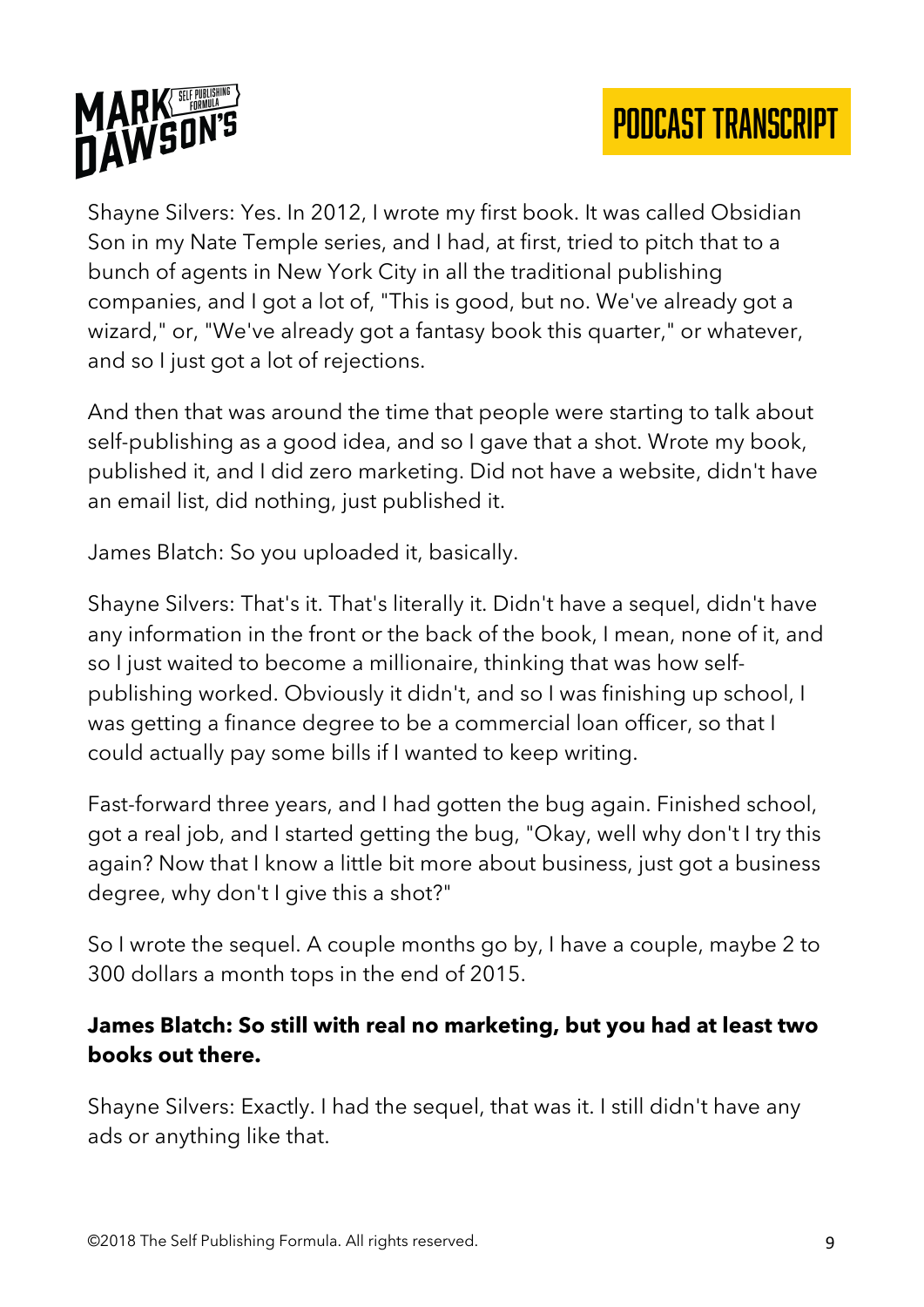

I heard about Mark Dawson. He had a Facebook Ads For Authors course, and I'd been looking at a lot of different courses of any kind on selfpublishing, and took a couple that weren't necessarily bad, but they didn't help, they didn't really teach you any of the fundamentals.

I found Mark Dawson's course and I really researched him, watched a bunch of his informational material that kind of explained what he does and that he actually has this success to back it up, as opposed to the people who just tell you how to win and they've never done it.

I decided to take a gamble, and so I cashed in my retirement account. Didn't tell my wife, but I cashed that in and took his course, and set aside the rest of the money for anything else I might need for the business.

For the first six months of 2016, I built a website, learned about audiences, came up with cover material, came up with the freebie novella to give away, started signing up for all these promotional services, really just everything that Mark Dawson talks about with his launch course and how to understand Facebook ads.

Six months later, I had the email list set up, I had all of the things that I would need to really treat this like a business, and July is kind of when I activated it all and started my ads, \$5 a day, and it took off to within two months I was doing five figures a month consistently.

## **James Blatch: Wow. So you cashed in your retirement fund, you rolled the dice here.**

Shayne Silvers: Yes, definitely rolled the dice.

James Blatch: It paid off pretty quickly.

Shayne Silvers: Yeah, it paid off very quickly.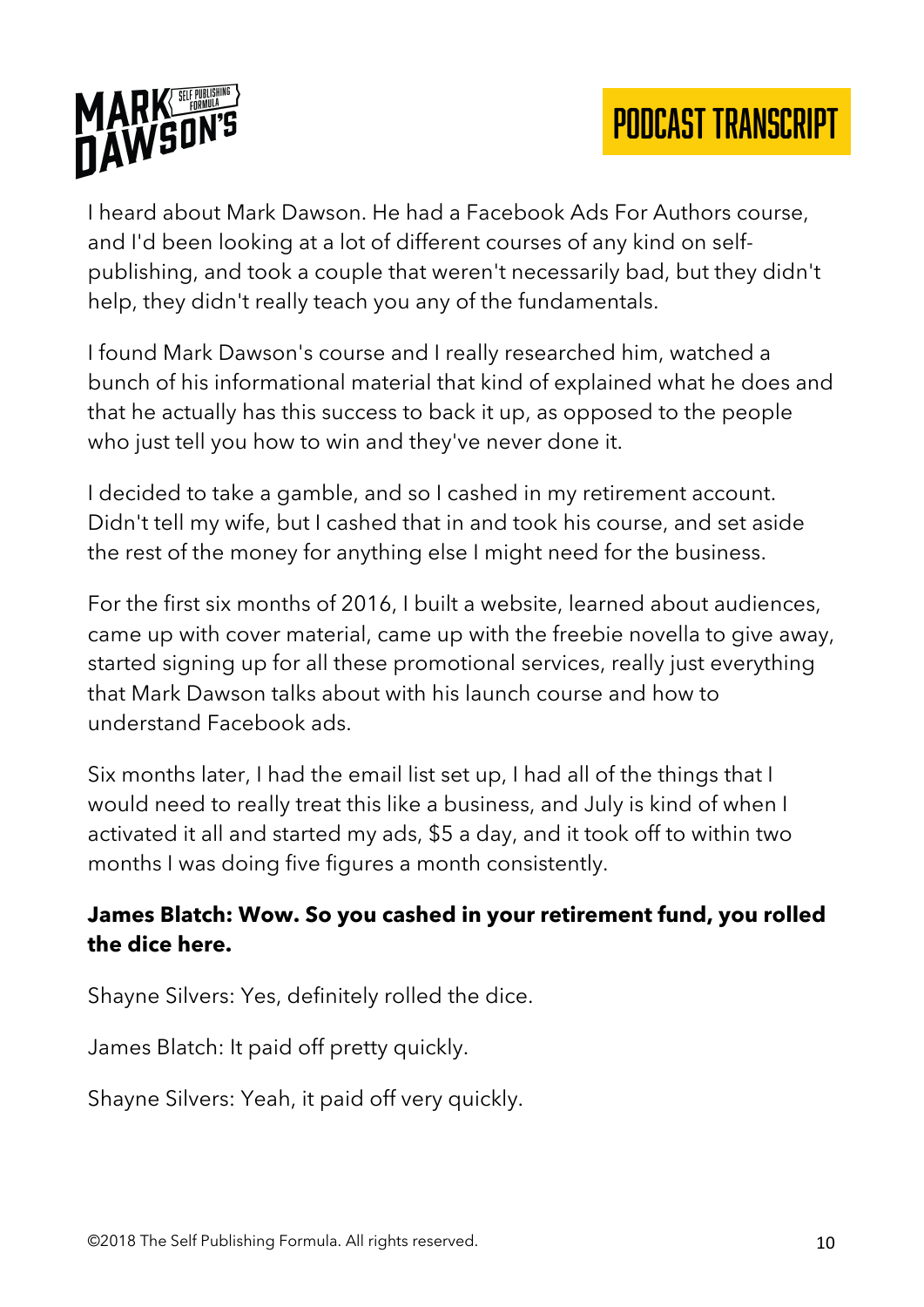

James Blatch: So July 2016, you started, as Mark suggests, low, \$5 a day and scaled up, and, sorry, you're doing \$10,000 months within eight weeks?

Shayne Silvers: Yeah, since then.

Within two months of starting that, I was doing \$5 a day, and then after about a week, it started ... I said, "Okay, well, why don't I try \$10 a day or \$7?"

Kind of like you talked about, I didn't just suddenly throw everything I had into it. I scaled it rationally and smartly instead of dumping all my money in, but I started seeing real results.

So I doubled down and really just started marketing it. I had ads for newsletter subscribers, I had ads for paid book, I had a new release planned and scheduled to come out for book three, so I really just kind of treated it like a business and it started paying like a business.

## **James Blatch: And where are you today? So we're now 2018.**

Shayne Silvers: I was able to do this full-time as of April 2017, on my birthday, April Fools' Day, so my boss didn't like that very much, because he thought it was an April Fools' joke.

But it was just a birthday gift to myself. I started doing this full-time and since then, I'm doing very high figures; very high, five figures a month.

## **James Blatch: So, you're knocking on six figures.**

Shayne Silvers: Yeah.

James Blatch: Haven't you had a six-figure month?

Shayne Silvers: We have. So, it'll be a seven-figure year.

James Blatch: Fantastic, a million dollar author.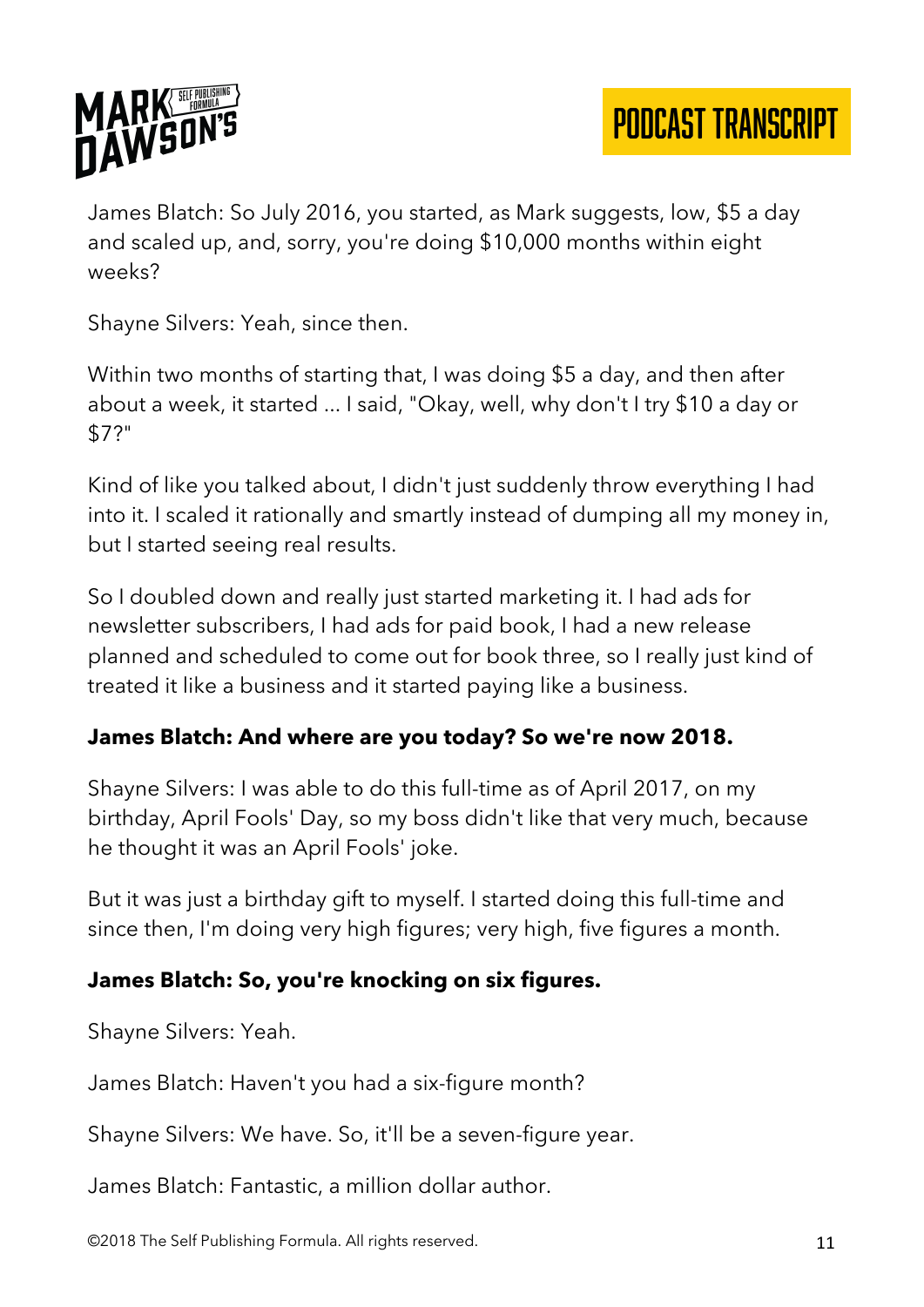

Shayne Silvers: It's crazy.

James Blatch: In some ways, it must've seemed easy to you. We should put a health warning out here that's, you know, Mark's course is fantastic and it's unlocked everything.

Shayne Silvers: It's not a guarantee. Yeah.

James Blatch: P.S., not everybody who takes a course, runs a few ads and suddenly has a million dollars a year falling at them.

## **So, Shayne, the first thing to recognize is you're obviously a fantastically talented writer.**

Shayne Silvers: I know there's better, but I try.

James Blatch: You clearly are, and people love your work, which is great. I know it's Mark, in this case, and let's not spend a lot of time promoting the course in this podcast interview because people will think it's just an advert.

Shayne Silvers: You need to give credit where it's due.

James Blatch: But, having somebody like Mark, and there's Jo and Nick, and there's others, who will teach you how to get visible, it obviously is critically important.

Shayne Silvers: Of course.

James Blatch: Strangely, you do hear resistant voices to that, saying, "You don't need this help. Everything's out there. You can find it for yourself". But you're living proof that that's not the case.

Shayne Silvers: Absolutely. I mean, that's what I was kind of telling you earlier before we spoke.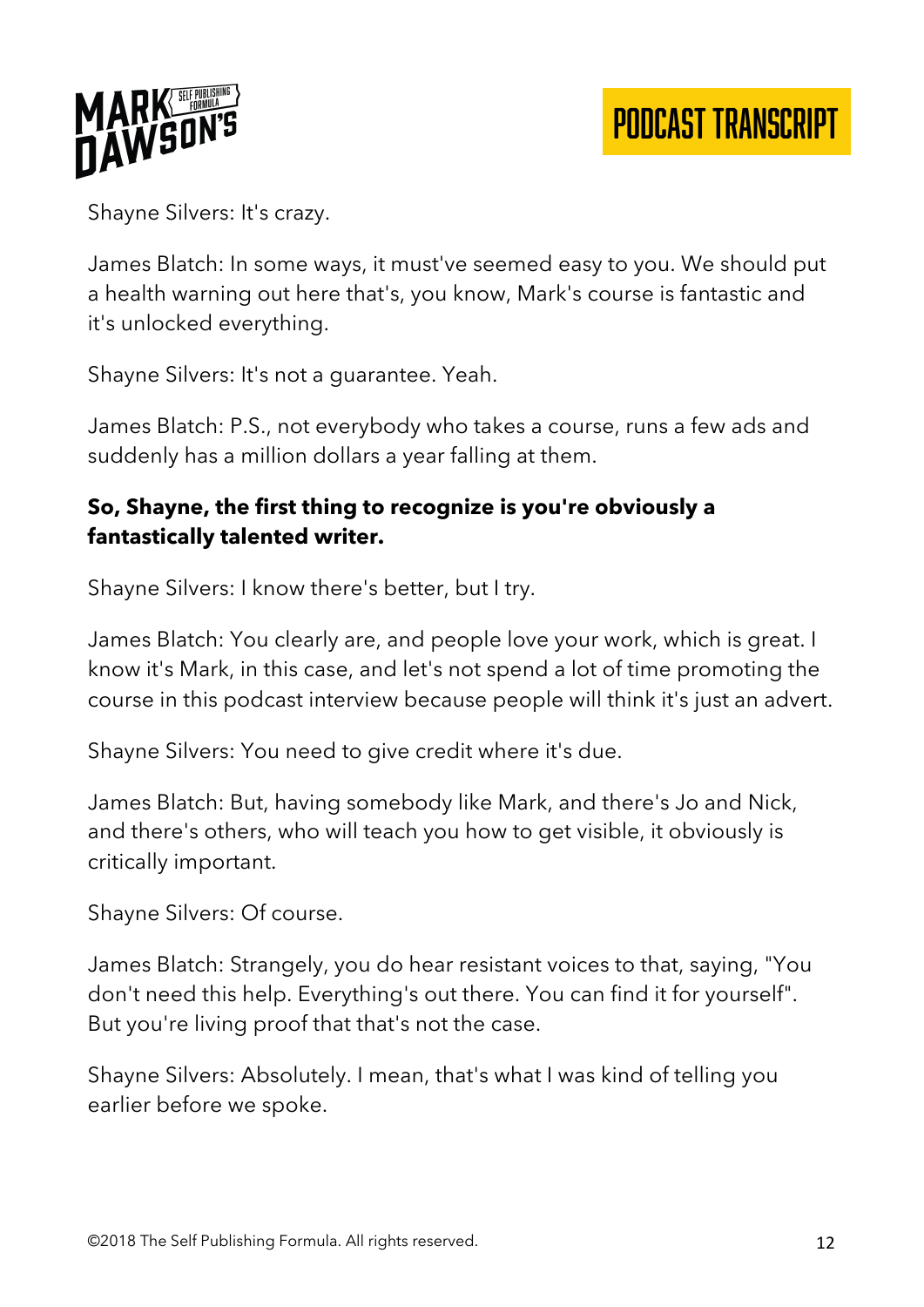

My first book needed work. It needed better editing. There's a couple things that have changed. But they were very minor. The spelling, you know, it's proofreading.

Got a new cover fitting the genre. But really, the only thing about the actual story that changed was getting it in front of the right people. And that was Mark's course, because that was the only thing that I didn't know how to do, was to get it in front of the right readers. As soon as I did, it exploded.

James Blatch: It blew up.

## **How has your life changed since you started bringing in a million bucks a year.**

Shayne Silvers: It's night and day. It's night and day, because before I was working full-time as a banker so I would have to be professional and wear a suit, and walk in and talk numbers.

Then I would sneak away on my lunch breaks to go write or go play with my ads, or go do some copy, or listen to one of Dawson's newest sheets on AMS or whatever quick podcast that just came out. And so, I would sneak away and do that, and then I would go home.

And I would hang out with the family, and then as soon as my wife and toddlers go to bed, I'd go right back to the ink mines and start writing, or start advertising or doing that. And so I was working very often, I'd say, 95% of the time, 20 hours a day.

James Blatch: Wow.

Shayne Silvers: For about a year and a half. I don't have to do that anymore. And so, I still like to because I love the job, but it's gotten to the point now where I've found another author like myself that knew how to write but he didn't know how to sell.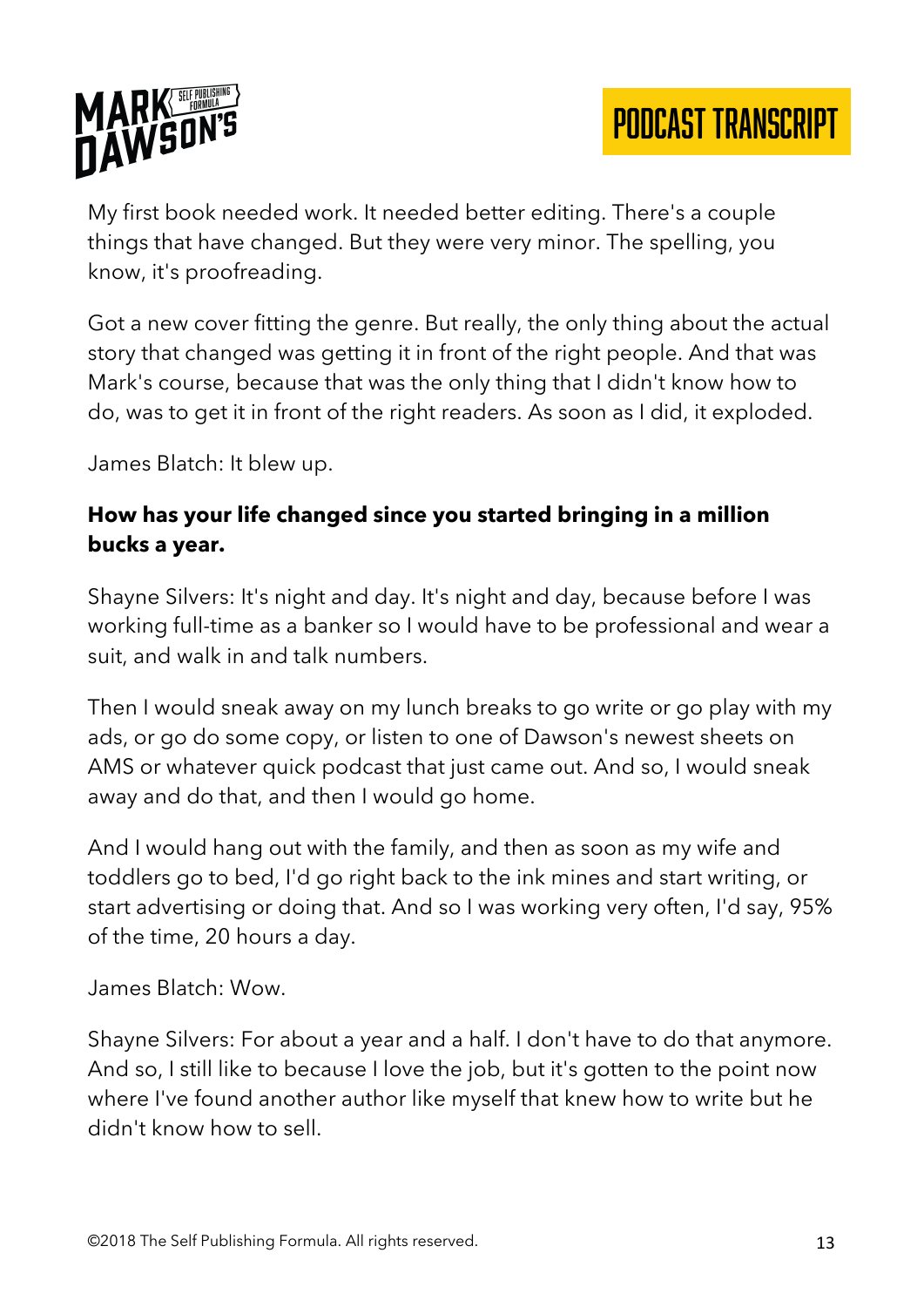



So I turned my publishing company that I made for myself into an actual publishing company. I let him join my world, join my universe and write his own spin-off series. And since then, he launched this July, or this June, 2018. I think he's hit six figures already.

James Blatch: Wow.

Shayne Silvers: So, he's doing pretty well, too.

## **James Blatch: Do you think that's the direction that you might go in and take on a creative stable?**

Shayne Silvers: Yeah. I know that there's a lot of indy presses, I guess you could call them, or vanity presses that are really trying to basically just trying to become the new traditional publishing.

I don't want to do that. I don't want to have 100 authors to take care of. I'd like to take a select few that I can really bank on ... and not just financially, but that I can trust and we will have a rapport, we really get along, and that I know they have the talent.

I'd probably take a handful of authors that are really ready to work and that would definitely help them out.

James Blatch: You're from Springfield, Missouri.

Shayne Silvers: Yes.

James Blatch: And you're working as a loan officer. Suddenly, the publishing side takes off-

Shayne Silvers: Yes.

James Blatch: And what other changes in your life, clearly quitting the job and being a full-time writer is the biggest thing-

Shayne Silvers: Yeah.

©2018 The Self Publishing Formula. All rights reserved. 14 and 14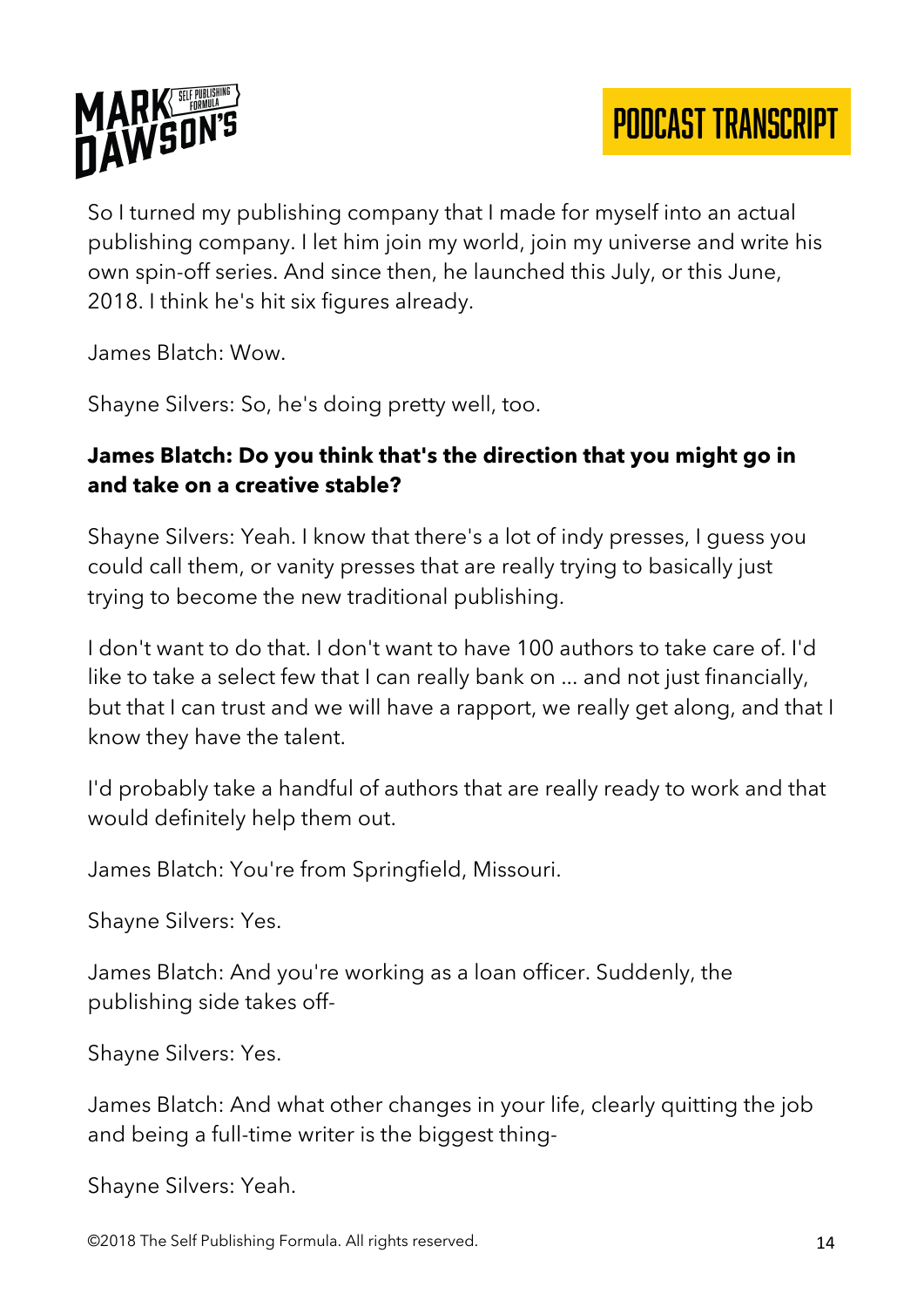

## **James Blatch: What else has changed for you?**

Shayne Silvers: We were able to get a better house. So we moved into a house that's got a lot more land, a lot of area for the kids to go get in trouble.

Now, we can wake up in the morning and there's deer and turkeys and all these things just kind of running around the yard. Where, before, we were in a neighborhood, and so we had houses 10 feet away from either side, either direction of us.

We've got a nicer home, more fun. It's got more work space for me and I finally got a decent car. I got a new car. I was always driving an old Toyota.

James Blatch: And what are you driving now?

Shayne Silvers: An Audi. I got a nice, fun car.

#### **James Blatch: Have you talked to your wife yet? That you cashed in the retirement fund.**

Shayne Silvers: Yes, I have. So, after the success, I went ahead and showed her, "Hey. These are the daily sales. You know, I took that course a while ago, here's the results".

And she's like, "Wow. That is really good. That's awesome, so, how do we make it better?" And I said, "Oh, by the way ..."

James Blatch: "I'm glad you feel that way because ... "

Shayne Silvers: ... I actually cashed in our retirement to do this". And so, she couldn't be mad then because I'd already made the money back. But it was funny. It's something we laugh about now.

James Blatch: It was a gamble.

Shayne Silvers: Yes. It was definitely a gamble.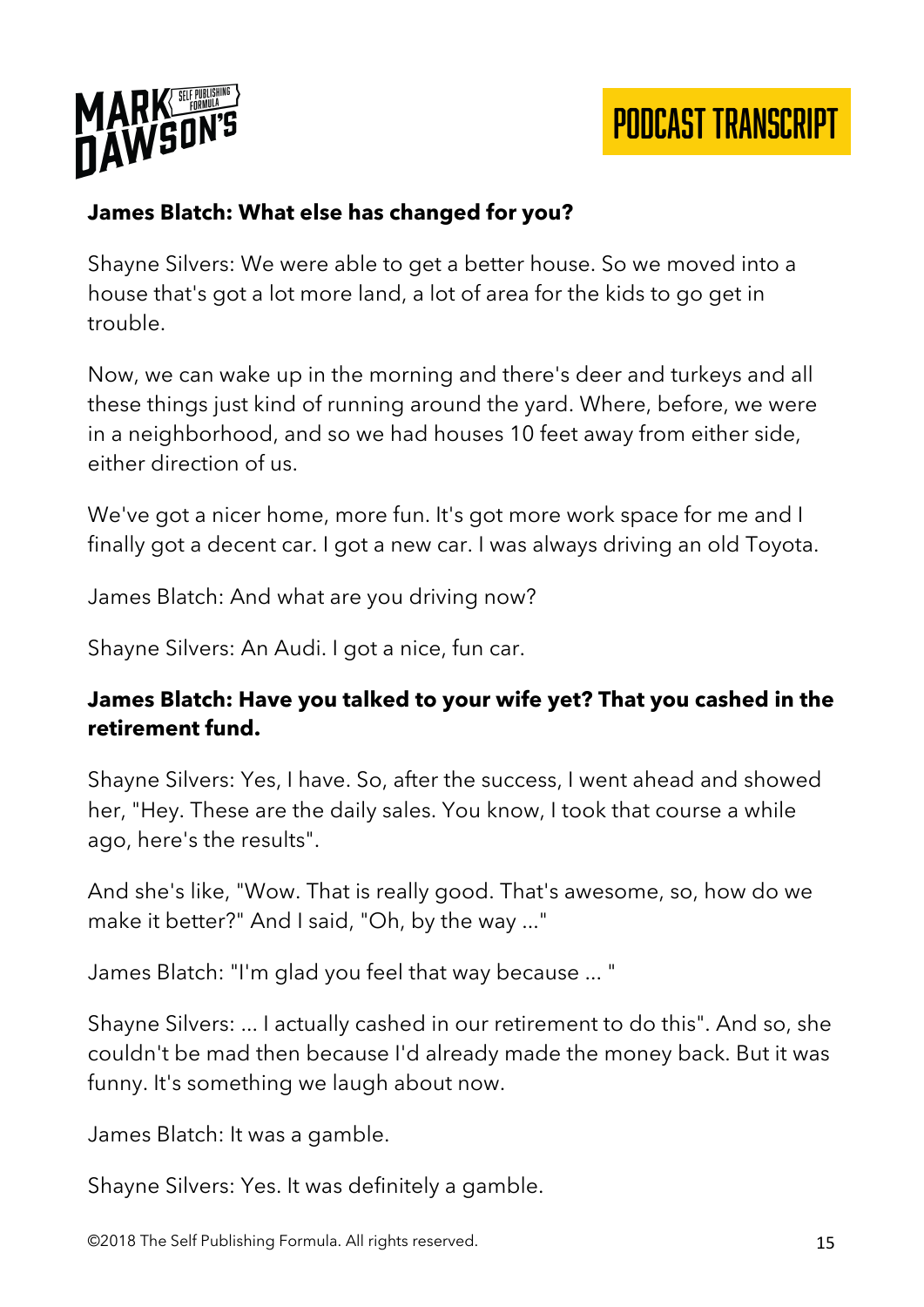

James Blatch: Let's talk about the books for a bit, then.

## **Urban fantasy: is this something that you have always read and wanted to write, or is it something that you chose commercially, or ... ?"**

Shayne Silvers: I'd always been a fan of fantasy, in general. So, there's traditional, epic fantasy, which I actually tried originally, and I just couldn't get an agent to look at that, or to accept it, I guess.

So I decided, "Okay. Well, what else do I like to read?", and that would be urban fantasy. And so, I wrote my first book.

Ever since then, it's been urban fantasy all the way. I've got interests and ideas for more traditional fantasy or different kind of spin-offs into different sub-genres or different niches that I might do in fantasy, but urban fantasy is kind of my favorite.

## **James Blatch: And your lead character, your hero, Nate?**

Shayne Silvers: Nate Temple. My whole premise with writing is that I would like to take characters that have flaws. They're not perfect. They're actually kind of bad.

In a way, they're anti-heroes and they've got a lot to learn and overcome to become the hero that everyone wants to see. And so, with my first book, Nate Temple, he's kind of like an Iron Man with magic.

He's a billionaire, he's kind of a jerk and he's very elitist. He's got everything he needs. He doesn't need anyone to tell him what to do. And the whole point of the first couple books is to show him that no matter how much money you have, how strong you are, you can always get better.

He falls hard and he learns a lot of things in the first couple books. And so the rest of the series is him kind of picking up. So it's kind of like a fallen angel story.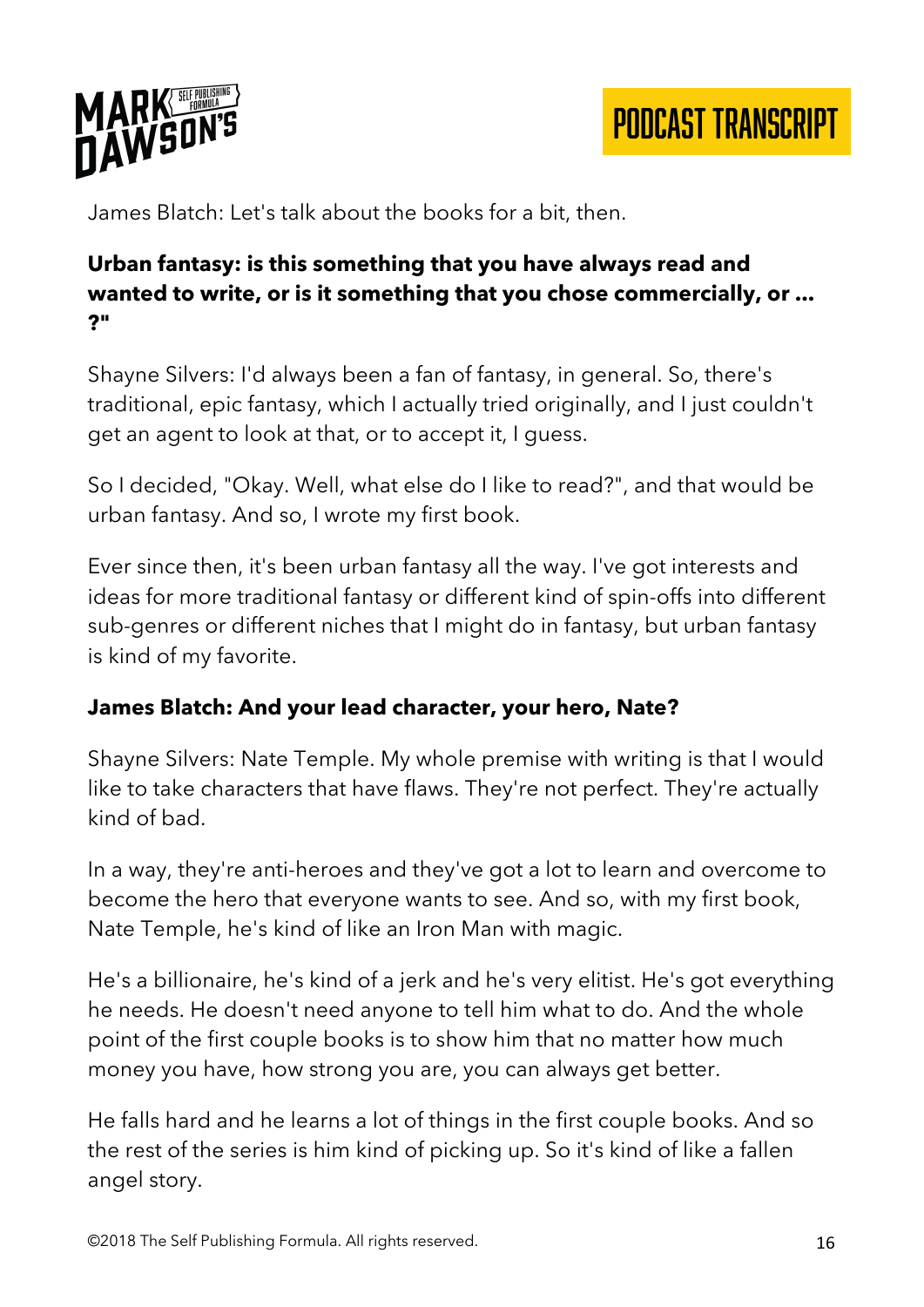

Where they crash to the bottom and they have to claw their way back up to become a decent human being. And so, that's kind of the point to all my characters that I focus on, is that they have some major flaw that they're trying to overcome.

## **James Blatch: How much did you plan that from the beginning?**

Shayne Silvers: A hundred percent, because I always got bored with characters that were just so perfect or so soft and so just, I don't know, just boring to me. There's no room for improvement.

James Blatch: But I mean, had you planned three books?

Shayne Silvers: No. I planned one series for sure.

And I knew that the series would go on for about 20 books.

Right now, the Nate Temple series has 10 books out. And the last book, number 10, just hit Top 25 in all of Amazon on launch day. So, Top 25 in the store.

James Blatch: It would have been easy, the way you described the character's journey, you could have done that in a single book, right?-

Shayne Silvers: Yeah.

James Blatch: And some people do do that. But, right from the beginning you thought, "Nope. There's going to be a long way to go".

Shayne Silvers: Yeah. It's definitely not an easy path for him.

#### **James Blatch: Was that a commercial decision, or was that just because you felt you wanted to write a series?**

Shayne Silvers: It was personal. I didn't do a lot of market research. I think I just kind of lucked out in that regard. I just wrote something that I would want to see. I wanted to see a character that isn't perfect and isn't great,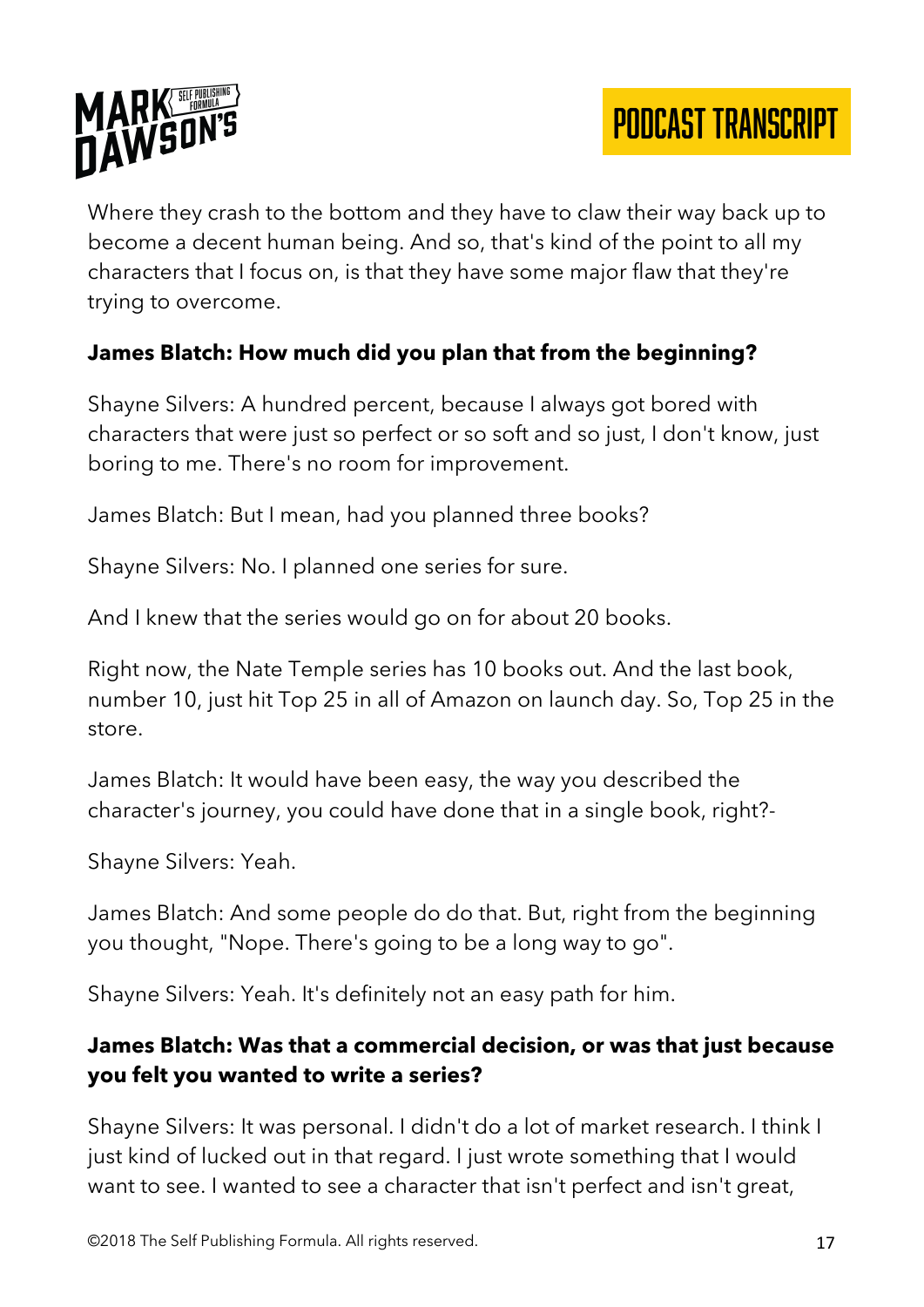

and they're not the typical, helpless person. They start out as the opposite. They've got it all, and then they lose it all.

James Blatch: So the big planning is in your mind about potentially 20 books, or a big series, with this character's flawed journey, flawed character's journey.

## **What about individual books. Do you plot them in detail?**

Shayne Silvers: It's different. I'll come up with a very basic outline and I've got a lot of the conflicts and the stressors that happen throughout the book.

I try to time my books so that every chapter, some kind of conflict happens. Whether it's internal, external, you know, some character does something that is good for that character, but hurts my main character. There's always some kind of conflict in every chapter.

On the outline side, I'll go through that and kind of have an idea of, here's the high points of the story. And then I'll write the book, and the way I get to those points could change, but the main conflicts are still there. And so I definitely outline that.

#### **James Blatch: How many chapters in your books?**

Shayne Silvers: My books are typically 100,000 words, plus. Right around there, give or take. So, about 50 to 60 chapters most often.

James Blatch: Okay.

#### **You've got your points you're going to hit. And then you get down to writing. How do you actually write? How, where and when?**

Shayne Silvers: When I write, I spend a lot of time on that outline process.

I'll spend two to four days, just depending on how complicated I want to make it. Because I really like to twist and mess with the reader. So I'll lead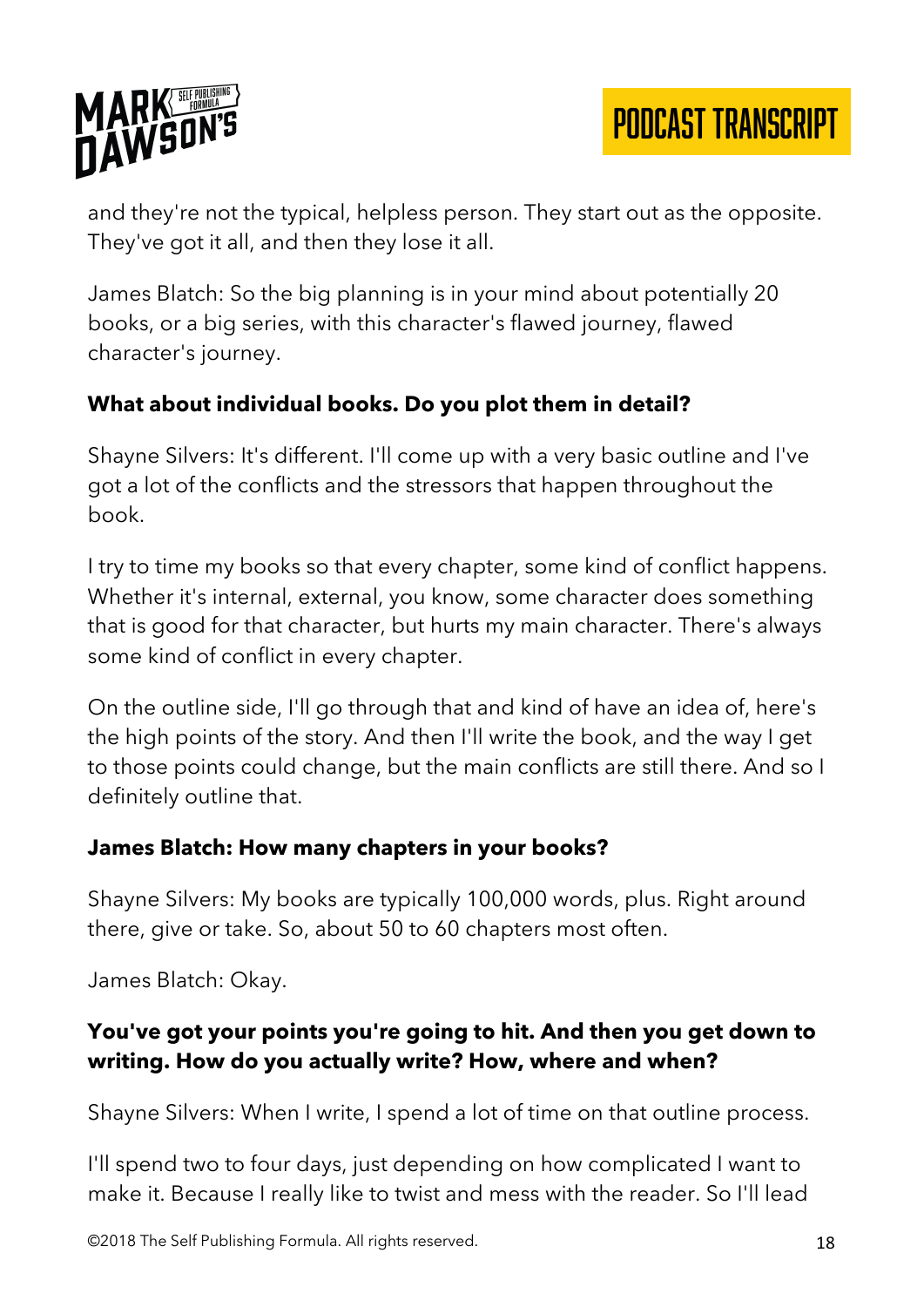



them down a path, for them thinking that this is how things are going to happen. And then I always twist it on them. Whether it's humor, or dark, or something, I always twist it on them.

And I have a lot of fun doing that. So it's kind of like with the thriller or suspense, you're always making it worse, or tricking the reader. So I do that a lot. So I'll spend two to four days on the outline.

And then when I write, I can typically do probably 10 to 20 thousand words a day, whenever I sit down and write. I'm not one of the authors that sits down and does maybe two hours a day. I'll sit down all day and write. I'm all or nothing. I'll have an ads day and then a writing day. I can't really juggle all at the same time.

James Blatch: Okay.

Shayne Silvers: A little different than a lot of people.

#### **James Blatch: What do you write in?**

Shayne Silvers: Microsoft Word, because I've always done it. I'd like to use Scrivener. I've heard that there's a lot of cool aspects of that with note taking and linking a lot of plot lines. I know there's a lot of unique things that I could learn there. But just ease of what I already know how to do, it's Word.

And then I transfer to Vellum.

## **James Blatch: What's your editing process?**

Shayne Silvers: I've got an advance team of about 250 people. I write the book. I write the first draft. Then I go back through it with a fine tooth comb and just make sure that it's consistent, that I didn't change a shirt color and you know, all the silly things like that.

And then, I'll send it to the editor, they go through it and then I do a last step where it goes to the advance team. There's about 250 of them.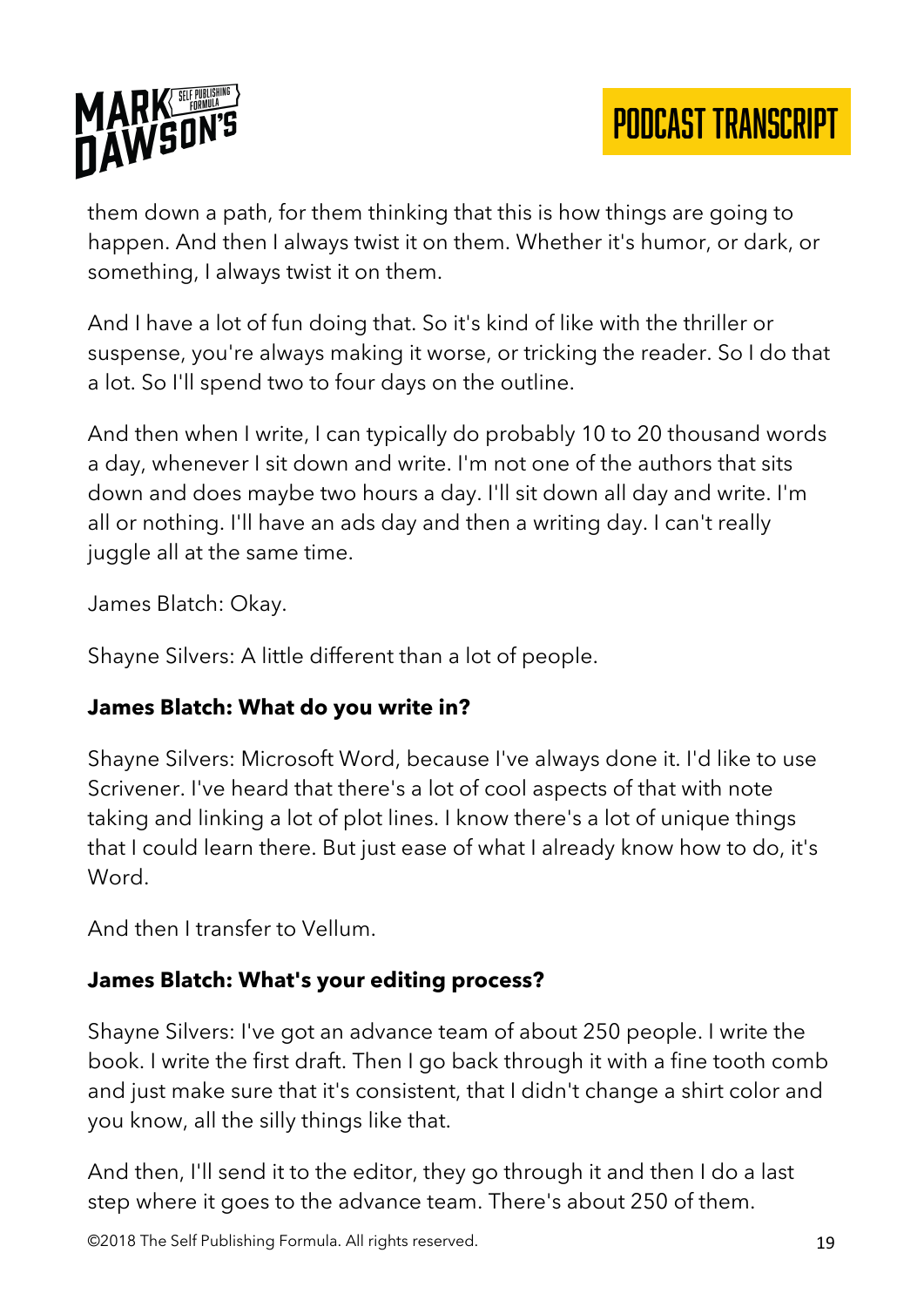



They get it about 10 to 14 days before launch. It's what we've done in the past. Might be changing some of that by a little bit recently, with new launches. But they get a stab at it, to look at it, and read it, critique it, send me any errors that they may have, and then make those changes and publish it.

#### **James Blatch: You have an active reader team?**

Shayne Silvers: Yes. My advance team, the reader team is about 250. They're very active. And then I've got a Facebook group that's kind of a street team; more like just promotion and tell everybody about the book. And I think there's 3800 people in that group, I believe.

James Blatch: Okay, so that's the writing process and marketing wise, I would say I've reference that, Mark's course.

#### **I'm assuming you're on Facebook and AMS adds?**

Shayne Silvers: Yes. I run Facebook ads. AMS adds, I'm just starting to play with a little bit. Well, I say a little bit, but I'm doing quite a bit of it now.

I'm just starting to really understand it better with all the keywords and trying to figure out what works, what doesn't, what's acceptable, what's not. When you want to bid for impressions versus actual sales.

Sometimes it's good to just get your name seen. So, AMS adds are probably the cheapest way to get your name in front of millions of people, whether you actually get a sale from it immediately or not, you're doing the seven touches, the marketing.

James Blatch: Yeah. The planting, the familiarization in people's minds.

Mark Dawson: Exactly.

James Blatch: That's really good advice. It definitely works on some level, doesn't it, without saying?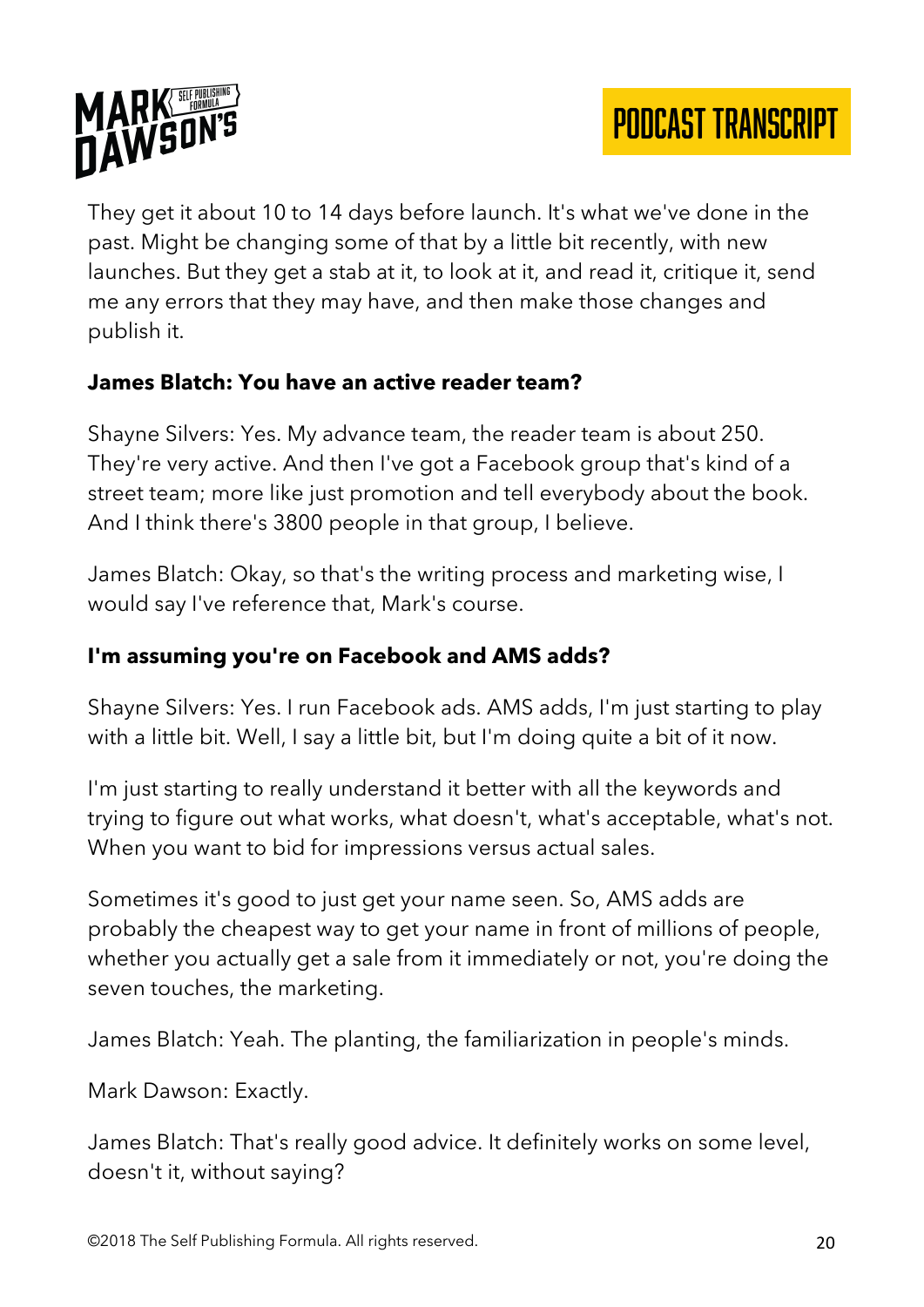

Shayne Silvers: Yes. Absolutely.

James Blatch: And you talked about your mailing list. The mailing list you started right away in 2015?

Shayne Silvers: Yeah. Well, 2016.

So, about halfway through Mark's course, I was starting to apply all those things and set that up with a freebie novella. It's a permanent, free, novella. It was a prequel to my Nate Temple series and so, I set that up, and I think right now I've got about 20,000 to 25,000 subscribers across the different lists.

I had ads initially going for that, to kind of build it up. For the last 12 months, I haven't had any adds, trying to get new subscribers but I've just got the information in the back of the book.

## **James Blatch: You said the different lists. How do you segment yours?**

Shayne Silvers: I've got it segmented down into different groups based on interactions, if they're interested in just audio books, e-books, print, different countries, maybe.

Or, if they've clicked or none clicked on certain adds, I'll start segmenting them out just depending on what their interests are and what their activities are.

James Blatch: E-books and audio books ... like, print and audio books, you just mentioned.

# **Do you do both of them, for everything?**

Shayne Silvers: Yes. I do everything. I've played with hardback through Ingram Spark, as well. The pricing is just not really there to make it beneficial for everyone, the reader especially. You have to price it very high so that it gets put into bookstores and all that. So, we'll see if I continue that.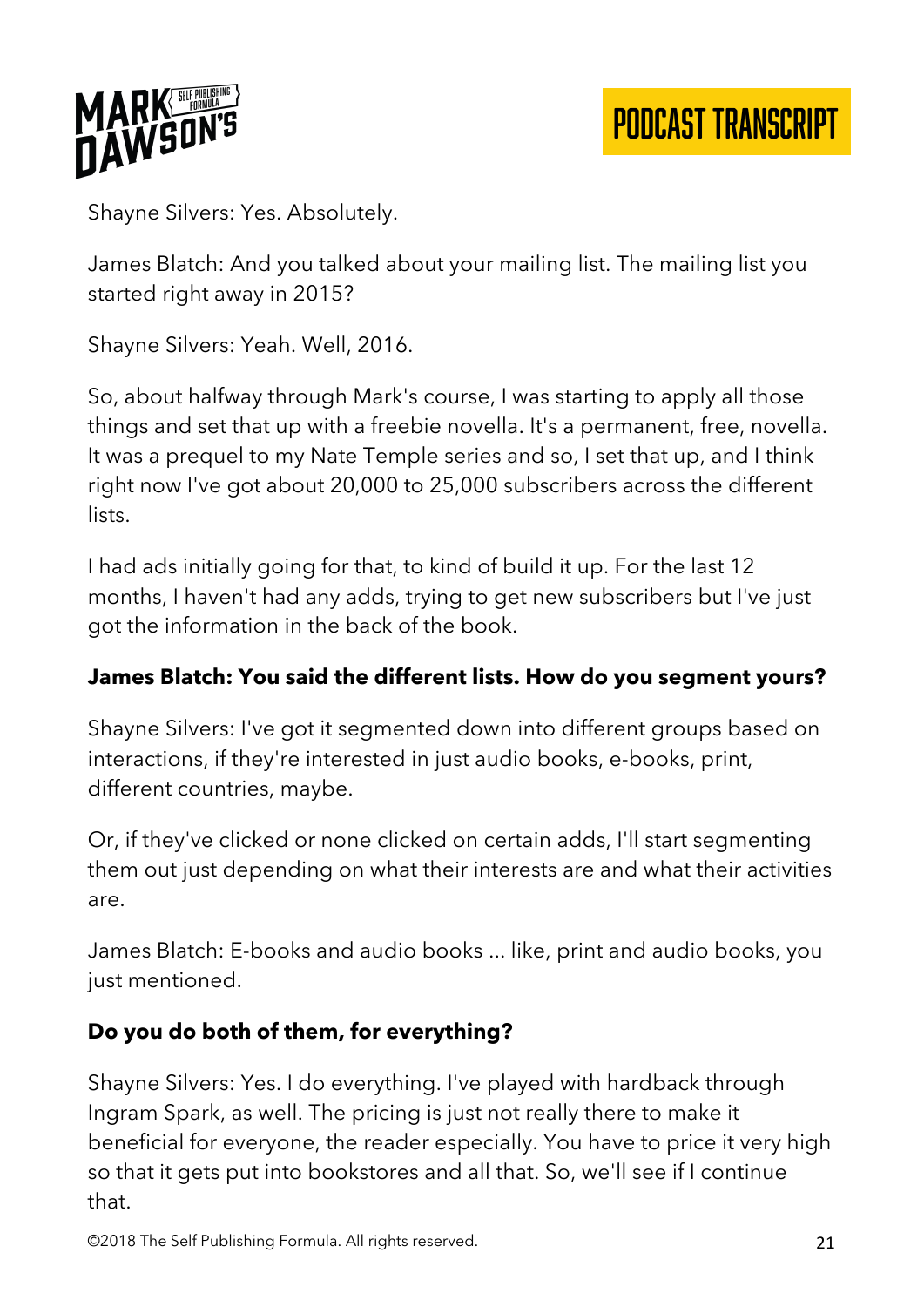

## **James Blatch: And how is audiobook?**

Shayne Silvers: Audiobooks are really good. I do about five figures a month. I know there's a lot of room for improvement with audiobooks because I think that's the next emerging market.

I've even heard of some authors that surpassed their e-book sales with audio books. So, if that's the case, then I'm very interested in beating my ebooks sales with audio books because that'd be fantastic.

## **James Blatch: What social media do you do outside of those little paid ads?**

Shayne Silvers: Primarily, I'm on Facebook. I'm still learning how to use Instagram, Pinterest. I know Mark and you just had that course with Pinterest adds and I got to see that a little bit ahead of time.

But that was a good course. And there's Instagram. I don't really play on Twitter. I'm there. But I don't really do anything there. But I'm looking into the new options here.

There's Snap Chat, there's all sorts of new apps that people, different age categories like and prefer. And so I'm really just kind of looking into those and seeing which ones would be more beneficial.

James Blatch: You need to find a 13-year-old to talk to you on the Snap Chat experience.

Shayne Silvers: Tell me about it. I would not do that myself. I promise that.

#### **James Blatch: Do you do any video?**

Shayne Silvers: No, actually. I haven't yet. It's definitely on my top 10 list, of doing Facebook Live and different kind of readings and all these things that I've seen some others start to pick up. I think that would be really good.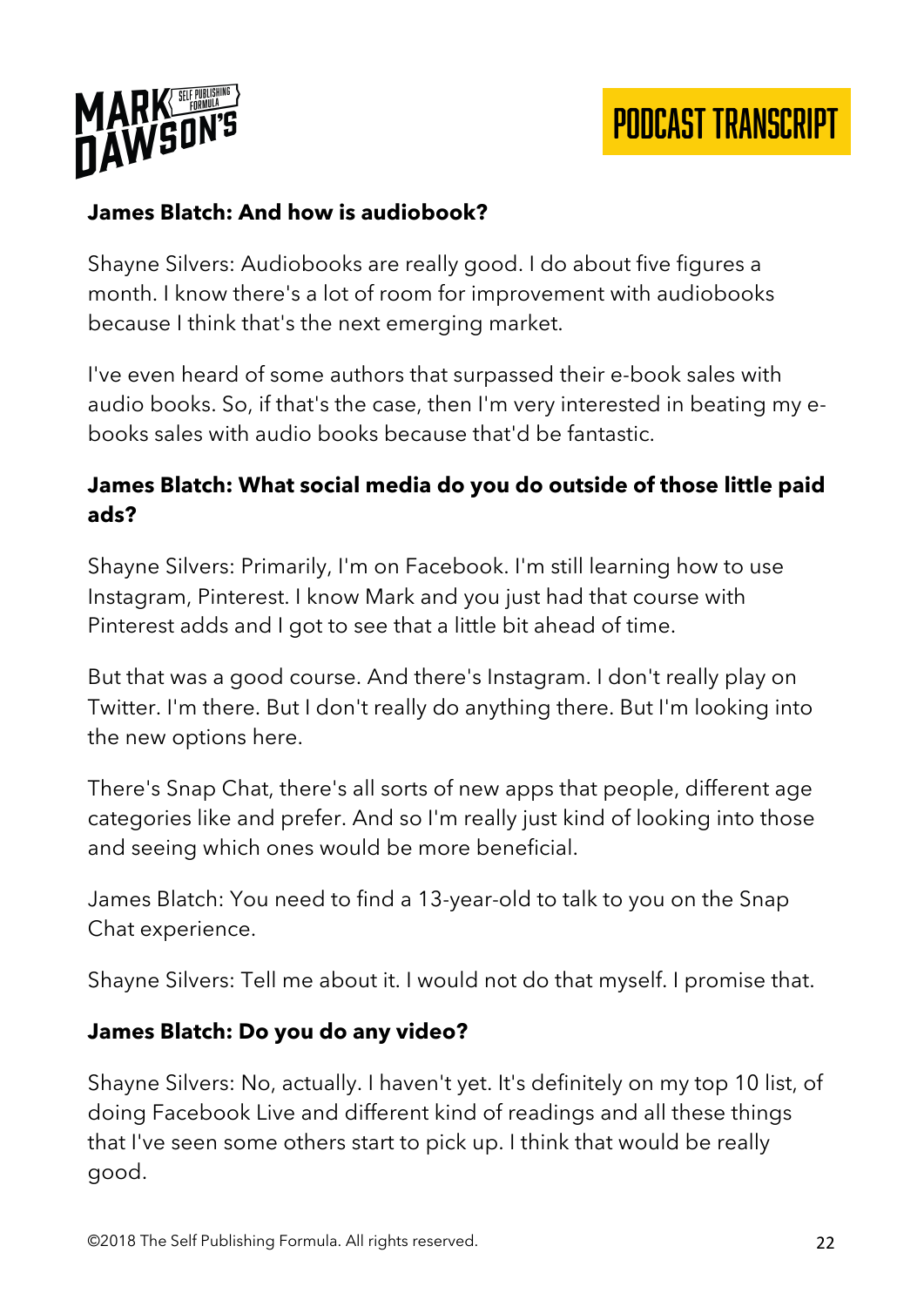

James Blatch: Yeah. I could see you doing Facebook Live. I think you've got a nice manner about you.

People want to meet you. We can see that.

We did a Facebook Live session this morning. We talked about how it seems to be a newly adopted area, but it's going ahead of the crowd. But easy to do now, easier.

#### **Do you have a lot of interaction with your audience-?**

Shayne Silvers: Yes. Very much so.

James Blatch: On Facebook?

Shayne Silvers: Yeah, definitely on Facebook. I'm always in my group. It was getting to the point for a little while that I could not even keep up with them. Because I was trying to write a lot, and so I was taking time away from the group.

James Blatch: I'm sure they'd understand that.

Shayne Silvers: They do, yeah. They don't mind. But at the same time, I like being involved with them. They're a very active group. I love hanging out with them, talking to them.

And actually, because I was so active in that group and I kind of built such close ties with them, they actually held a convention last year in St. Louis for me and some-

James Blatch: What?

Shayne Silvers: Yeah. They actually set it up themselves. And so, I think there was over 100 people that showed up kind of last minute. And we had a big, blow-out weekend and they've already got it set up for next year. I think there's going to be a couple hundred people there.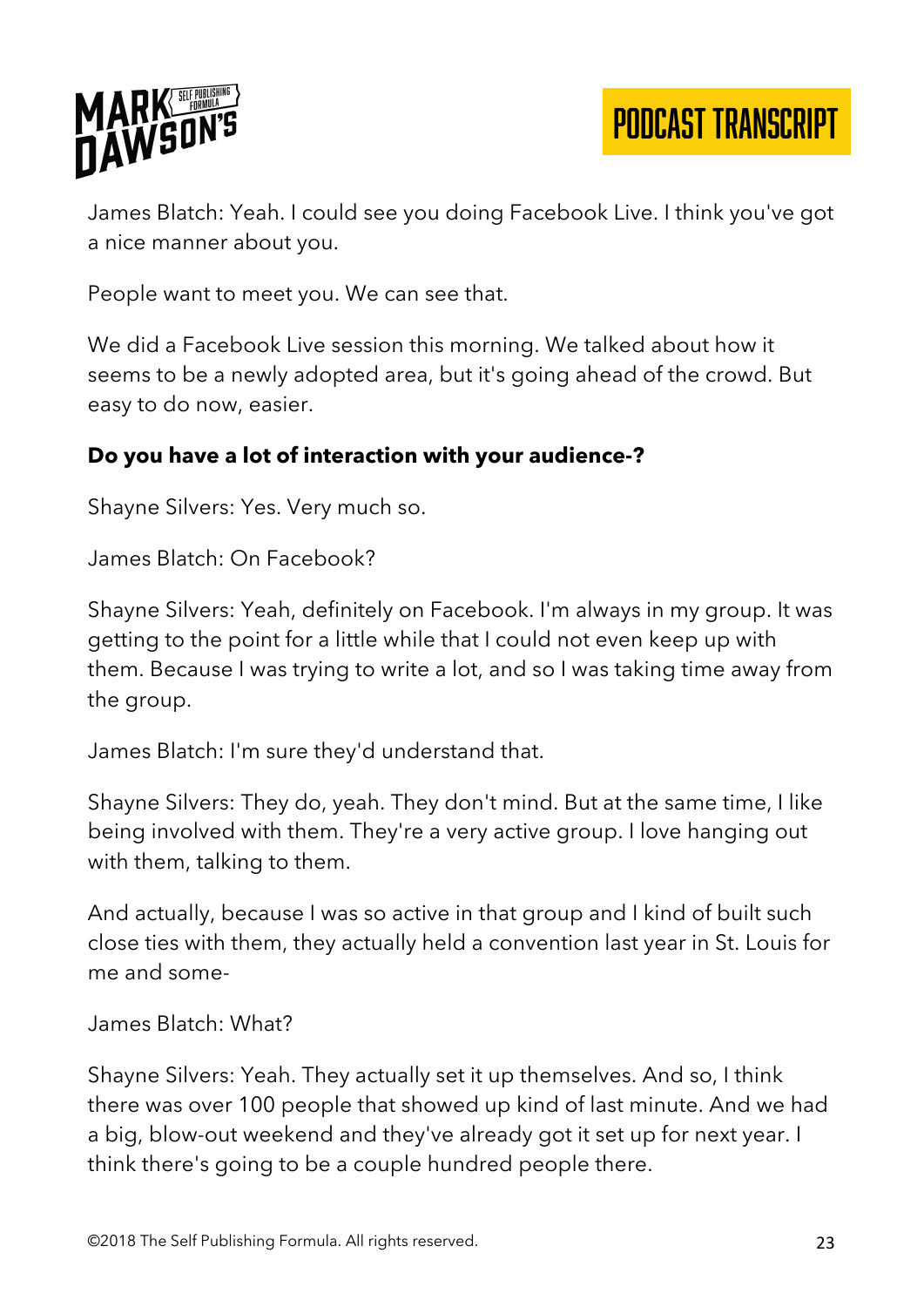

James Blatch: Wow.

Shayne Silvers: Yeah.

Shayne Silvers: That was wild. Because they said, "Hey, do you want to do a convention?" I said, "Well no one's going to come, so I'm not going to do that. If you set it up I'll show up." Lo and behold, a hundred people.

## **James Blatch: How did your wife react when you told her that these people are going to hold a convention for you?**

Shayne Silvers: She was excited and concerned obviously. You don't know what kind of fans, you know, there's always potentially one fan that you maybe don't want to meet. But no, they were all great.

It was such a great time to really get to know them and just to hang out, answer their questions, and just kind of be a human for a while, not just some distant author. Because a lot of readers, I think that was the biggest problem, is that readers can't ever get in contact with the authors. They're so used to that, that he's almost like a robot that doesn't exist, or an alien that they can't ever talk to.

So the fact that they actually get to shake hands with me, share a beer with an author, which is kind of what Facebook Live is. You get to hang out with them for a minute and see them directly respond to your questions. That's huge. They love that.

James Blatch: I think Facebook Live will work really well for you, so it'll be interesting to see you do that. So you've got your own con, Shayne Con, what do they call it?

Shayne Silvers: It was called Friendsgiving, because there was a scene in one of my books that was called Friendsgiving, and so ...

James Blatch: They had to go with a-

Shayne Silvers: So they picked that, so it's called Friendsgiving.

©2018 The Self Publishing Formula. All rights reserved. 24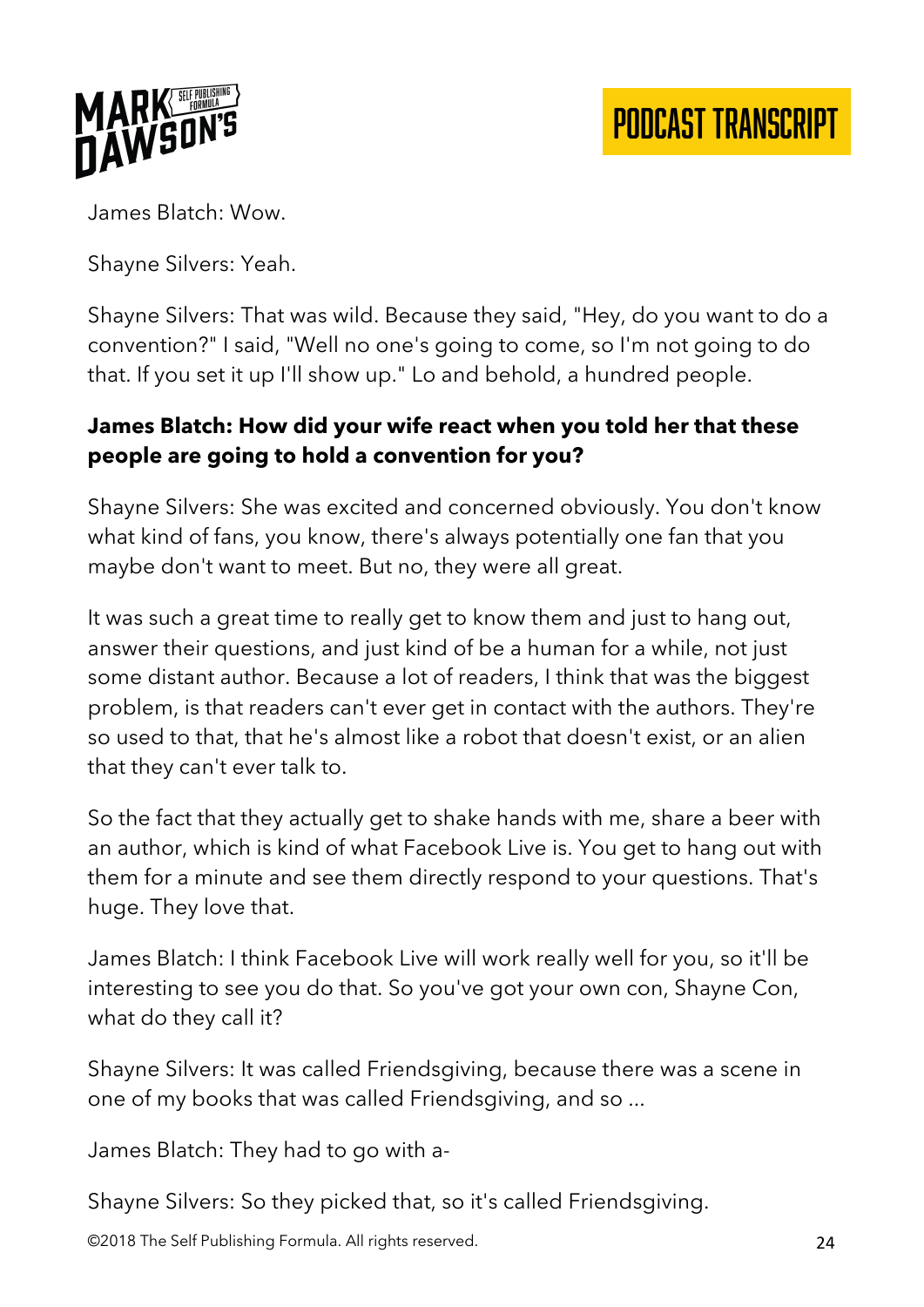

James Blatch: A slightly more nerdy reference that only Shayne Silvers would get.

Shayne Silvers: Yeah, exactly.

#### **James Blatch: Have you had any film companies knocking on the door?**

Shayne Silvers: There's been conversations. I can't really get into more details on that. I'm definitely pursuing it, but I want it to be done right if it is done. They're not quick processes.

You can get someone one week that tells you they're super interested, and then six months go by and nothing's happened. So I'm interested in it, if anyone is interested in repping me, contact me, I would love to talk to you.

James Blatch: Your character, Nate, where does he come from?

Shayne Silvers: He's in St. Louis.

James Blatch: Okay. That's a good answer, that's a very straightforward answer. I suppose what I mean is, where does he come from?

#### **Is he a bit of you? Is he a bit of your father? Is he someone you knew?**

Shayne Silvers: Yeah, so a little bit of everything. I know a lot of authors go in and they try to come up with a character that's them on steroids, or better, or whatever. So what I try to do, is I try to take a lot of my flaws and exaggerate everything. I say there's a lot of things wrong with Nate that he needs to learn how to correct.

#### **James Blatch: Is he a young guy?**

Shayne Silvers: Yeah, he's early 30s. I was 20 something when I wrote it, so he was older than me. He's got a lot of flaws, he's very arrogant, he's a billionaire, he was raised as that trust fund, silver spoon kid. So I definitely wasn't that, but I would've liked to be. It would be nice.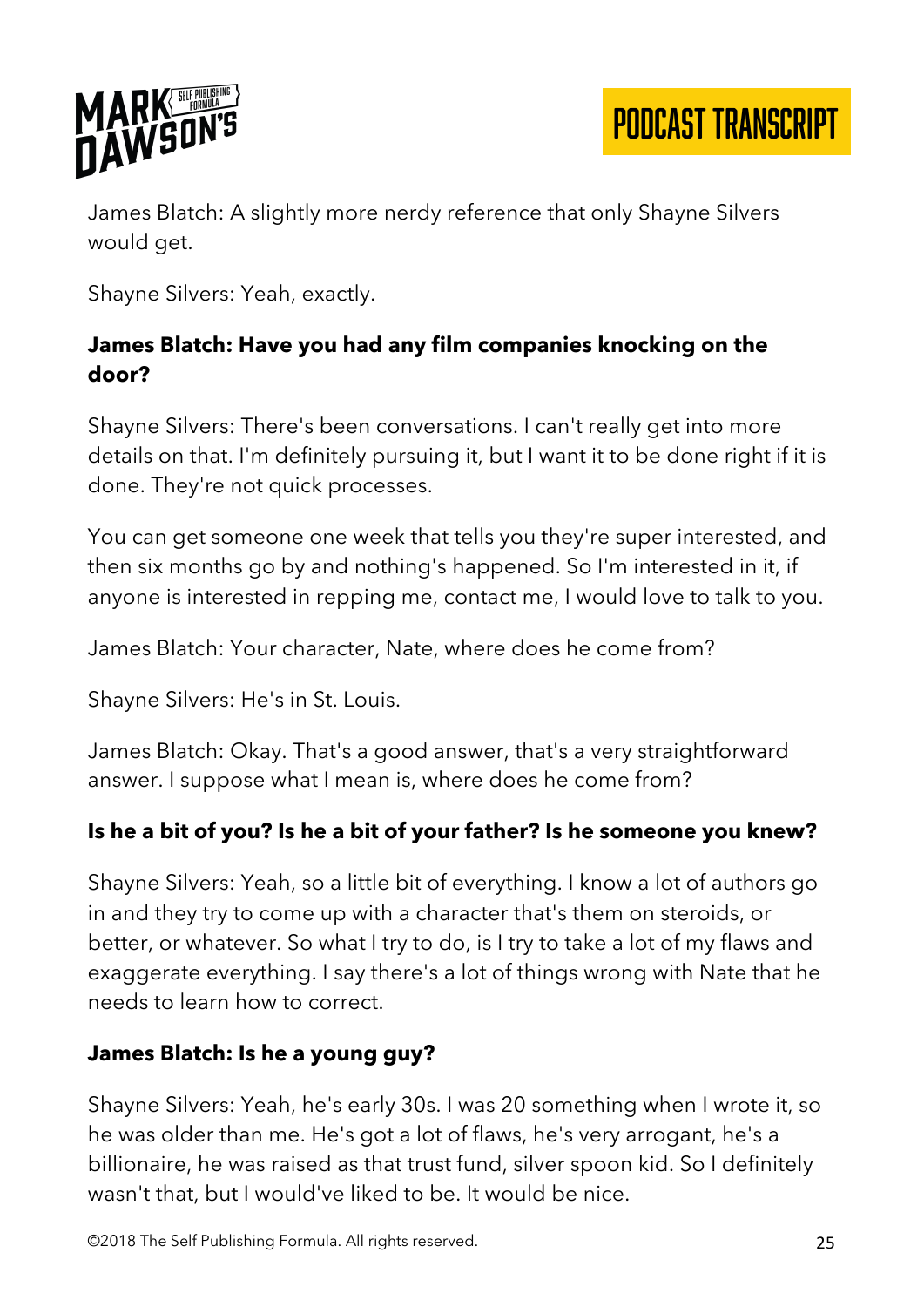

He has a lot of flaws. Everything's been given to him, he's always been a strong wizard, he's always got these great things, and so my goal is to show someone who's got it all and just knock them off their pedestal and then see them have to really learn their flaws to climb back up to the top and be a decent human being.

## **James Blatch: If it did get made into a feature film, who would you like to play Nate?**

Shayne Silvers: There's a lot of fan casting in the group that try to do that, but I think the overwhelming vote so far seems to be Jensen Ackles, which is a guy from the Supernatural TV show. I think he'd do a really good job actually, but there's a lot of people that can do it if they've got humor, snark, and just they can play the arrogant person really well.

James Blatch: You mentioned Tony Stark, so Robert Downey Jr. type. Is it Robert Downey Jr.?

Shayne Silvers: It is, yeah. So him, younger, yeah, that would work.

James Blatch: Slightly quirky sort of character.

Shayne Silvers: Yeah. Or Ryan Reynolds maybe in Deadpool, because some people describe the Temple books as Dumbledore meets Deadpool, so it's got magic but also adult version I guess.

James Blatch: Is it humorous?

Shayne Silvers: Yeah. Oh very much so. There's a lot of jokes and a lot of twists and puns.

I'm already talking like there's a film, but the first book he cow tips the Minotaur, in the first book. That's kind of a thing that happens in Missouri, is people go cow tipping and they'll try to-

James Blatch: I've heard of this.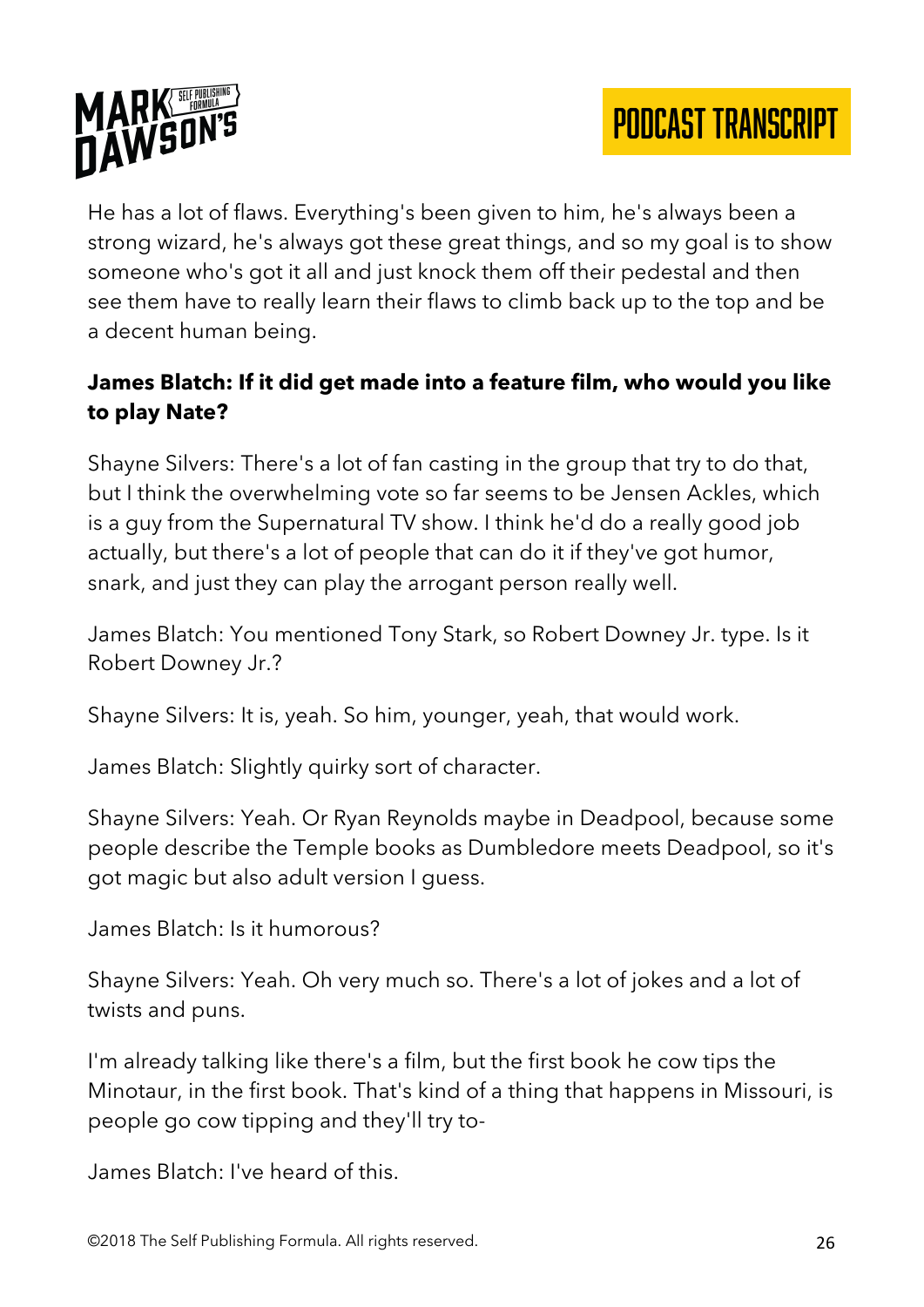

Shayne Silvers: Yeah, they'll try to knock over a cow in the middle of a-

James Blatch: Have you ever tipped a cow?

Shayne Silvers: I have.

James Blatch: Oh, I could tell straight away, yes.

Shayne Silvers: Alleged. Allegedly.

James Blatch: Has tipped a cow.

Shayne Silvers: I try to take twists like that. So he cow tips the Minotaur in the first book, and then in other books he does a lot of similar type things with other famous legends and gods. You know, playing beer pong with Hercules. It's just something like that, so there's always a twist on one of the major legends, and they're all major characters in the book.

## **James Blatch: You've set it obviously in your locality, you're from Missouri, or you live in Missouri.**

Shayne Silvers: It's a couple of hours away. Yeah, it's in the same state. I've got St. Louis for the Nate Temple series, and then I've got a newer series that's, it's called the Feathers and Fire series and that kind of starts midway through Nate Temple series, so they cross over, kind of like the Marvel movies, where they're all in the same universe, but they're their own storylines. She's in Kansas City, Missouri. They run into each other a lot and butt heads a lot, and that's kind of fun.

## **James Blatch: Did you choose these locations, beyond them being convenient because you know them, did you choose them for any other reason?**

Shayne Silvers: I did. St. Louis anyway is nicknamed the Gateway to the West. So, with a lot of western philosophy and western gods, the Greeks, all these things that I incorporate into my books, it was a fun angle to take, that St. Louis is kind of the start of all this and all these monsters, and legends,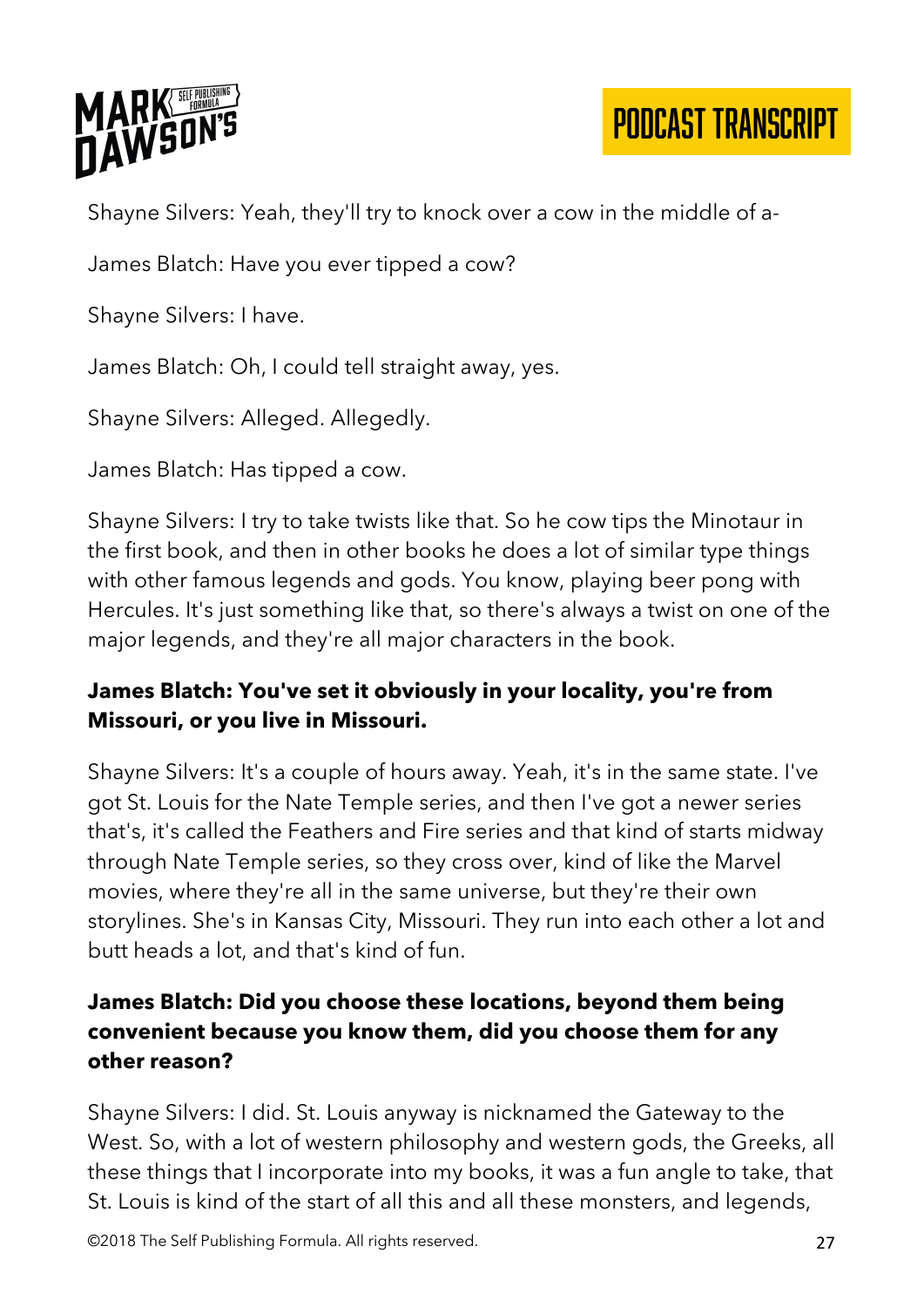

and gods, and everything are coming to Missouri and everyone's wondering why, Missouri's in the middle of nowhere.

But because it's the Gateway to the West, it's kind of a fun way to start it. Everyone's got New York, or Miami, or some big city. I wanted to use something a little different, a little bit more unique, and it just happened to be the state that I ended up moving to. It wasn't because I lived there that I did it.

James Blatch: That's a great concept, the idea of the gateway being there and these creatures moving through it. Just to check, you don't believe in this stuff?

Shayne Silvers: No.

James Blatch: Any of your fans believe in this stuff?

The only reason I ask this is because we did interview the guy in New York earlier this year called J. D. Barker who discovered that Bram Stoker did believe in vampires, because he went through his original notes, Dracul is the sequel.

Shayne Silvers: So he's a little like, "Oh, maybe it is real."

James Blatch: I think Bram Stoker's editor cut out that aspect from-

Shayne Silvers: I'm sure, or else you're publishing a crazy person.

James Blatch: Exactly. Good. Some of your fans may, I don't know.

Shayne Silvers: They could. It's fun though, I get to take a lot of different cultures. I've got the Greeks, the Vikings, the Norse Gods. I get to play in all the playgrounds of philosophy and fantasy and mythology. So I get to incorporate all these characters, the Minotaur hanging out with Achilles, and I get to have all these fun aspects.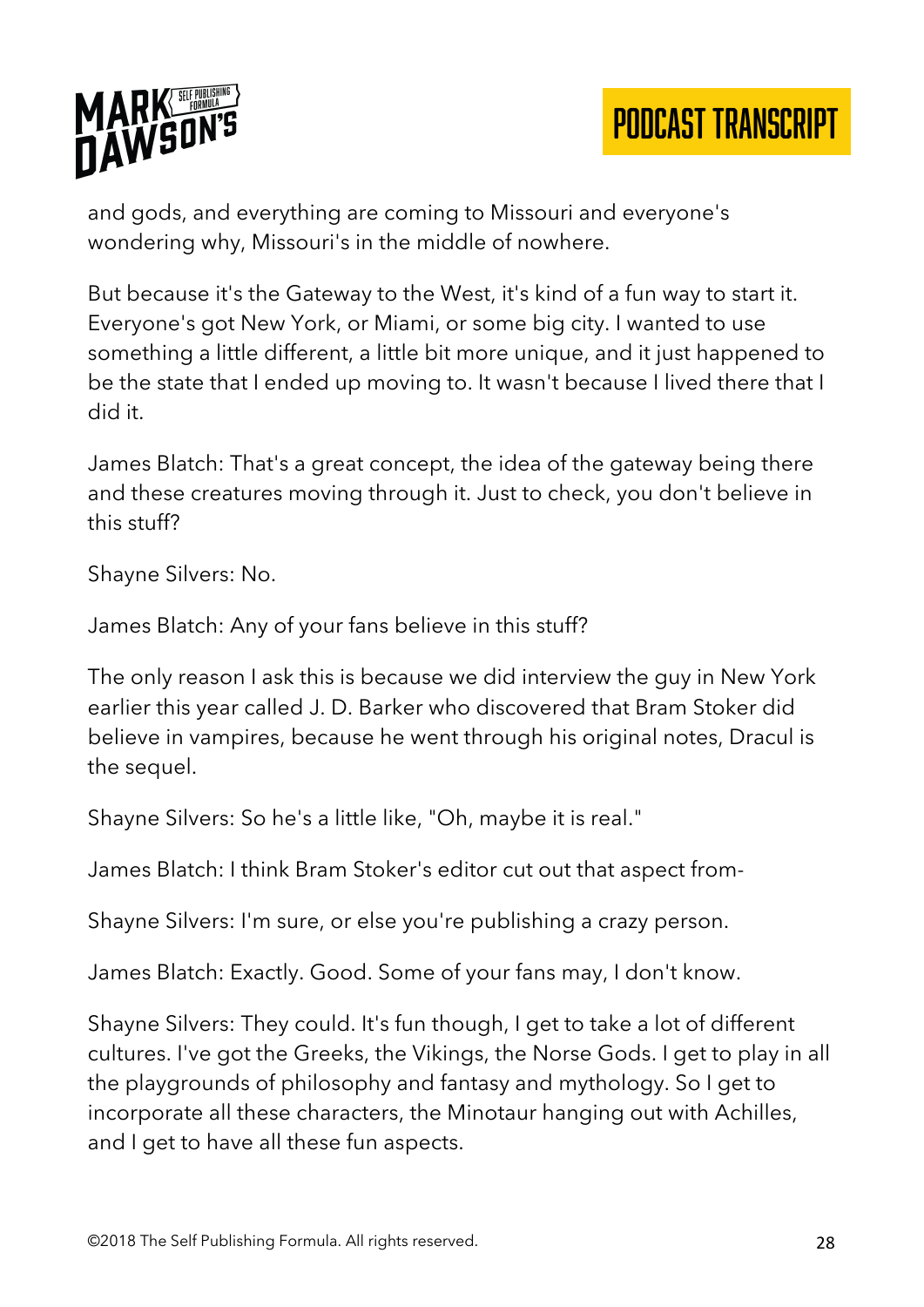



## **James Blatch: Where do you get all that knowledge from? I mean, did you learn classics at school?**

Shayne Silvers: Yeah.

When I was a child that was my escape, is mythology. So I'd read Iliad and Odyssey, and anything I could find on Greek mythology, Norse mythology. Then I did martial arts for a decade, and so I would learn all about eastern philosophy. So then martial arts, and I would get to learn about Buddhism, and meditations, and all these things.

I accumulated all these things and then realized, "Well that's perfect. Why don't you put it all together in one big melting pot?" So that's kind of what I've done. So all of those main characters show up in my books at some point.

#### **James Blatch: Have you calculated how many books you've sold?**

Shayne Silvers: It's hard because it depends on if you look at page reads as books, because technically they could be. I mean, if you kind of give yourself a average page number per book, I mean people read that entire book.

If you're looking at that, I'm over a million. If you're looking below that, I haven't checked it recently, but I can definitely say I've had 500,000 for sure. If you're counting the page reads it's over a million.

James Blatch: How does that feel?

Shayne Silvers: It's just crazy to say it. It doesn't compute. I don't know, just kind of, it's a number and I just want to keep going, keep writing.

#### **James Blatch: Does the writing feel different now you've got that success under your belt, than it did at the beginning?**

Shayne Silvers: No, no. I'm having more fun. I'm also further in the series though too, so there's a lot better understanding of the voice, and the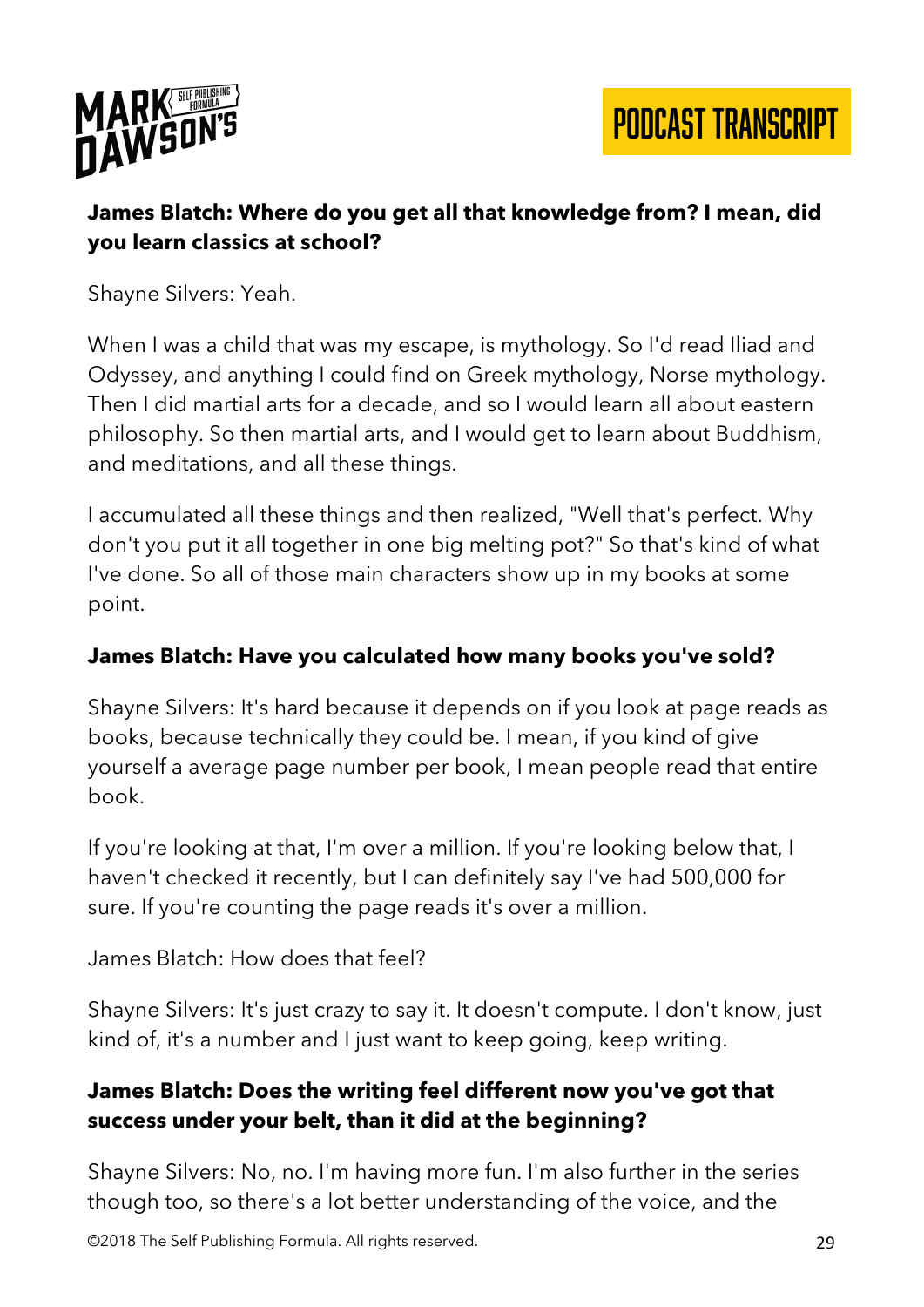

characters themselves, and the big picture project, how far away I am from the end.

I'm much more familiar with the characters and their weaknesses, their strengths, and the bad guys, and how to do that. So the writing has actually gotten easier, but my stories have gotten more complex. Just because the writing is easier, I try to really mess with the reader now a lot more.

James Blatch: Shayne, we're so pleased we bumped into you here in Florida, and it's a fantastic story. Obviously we always like to hear success stories about the course, but it's just a joyful thing to hear that a writer has, almost like you've hit that oil well. Do they have oil in Missouri?

Shayne Silvers: I don't know. I'm not sure actually. I know in Texas they do.

James Blatch: Geysers or geysers.

Shayne Silvers: Yeah. Geysers, we probably have geysers here.

James Blatch: We have geysers, yeah. Well you used to live in Wales, so you know what geysers are like.

Shayne Silvers: Exactly.

James Blatch: That's great. We celebrate success and we'll keep a track on how things go in the future.

Shayne Silvers: Yeah, absolutely.

James Blatch: Particularly looking forward to the Ryan Reynolds mini-series.

Shayne Silvers: Yes, me too. I'll let you guys know, I'll call you first if that happens.

James Blatch: I mean, clearly we have to say, and I think I said it in the interview, the guy writes good books.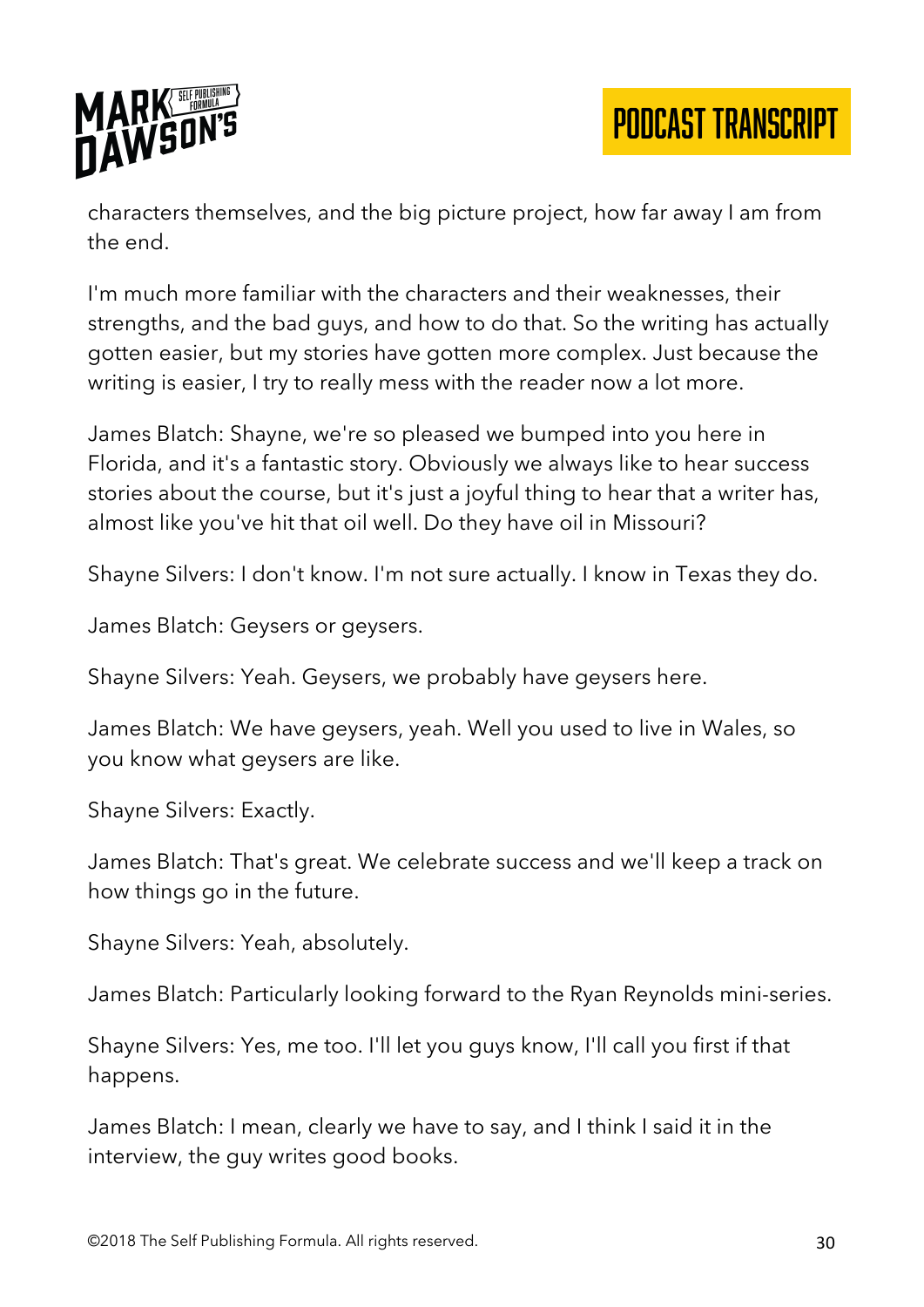

Mark Dawson: He does, yes. I actually read one of his books on the flight back from Florida and it's funny, he's a good writer, he knows what he's doing. It was very enjoyable.

He writes good books, he writes them reasonably frequently, and he has spectacular facial hair. Let's not forget about that.

James Blatch: He has a good beard.

Mark Dawson: ... a fantastic mustache.

James Blatch: He has a good beard and mustache, and he has a good trainer.

He did attribute his success to you. The reason I say he's a good writer is just to make it clear that you have to have the product in order to make this work.

I noticed somebody commented on the YouTube video from the Amazon masterclass, AMS masterclass last week saying, "This is not working because I've run two ads and I haven't sold any books."

Now, there's a whole raft of reasons as to why, when you start advertising it might not work for you, but you do have to look at the product, you have to look at your book cover and everything else.

Shayne's an example of somebody who just does this methodically, and yes, he's used your instruction to go through that process and position himself, and it's paid unbelievable dividends, unbelievably quickly.

Mark Dawson: I remember seeing his ads actually in my newsfeed, and it took me a while to realize that he was a student, because his ads are brilliant. He has really fantastic, colorful images, that are perfect for his genre. Then his copy is funny as well, so talking about cow tipping a Minotaur.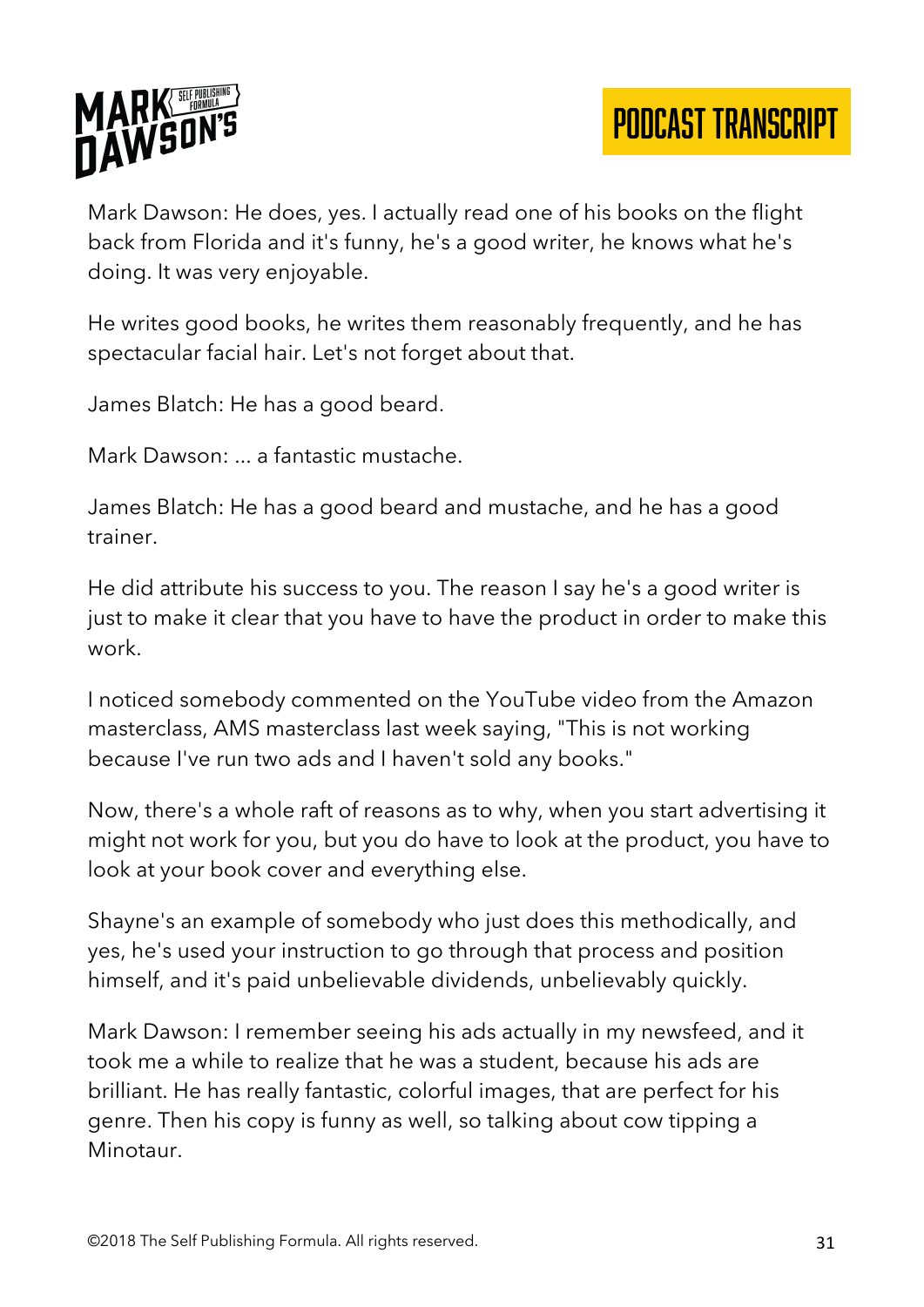

James Blatch: Yes. That's the opening line, isn't it? Opening passage of his first book.

Mark Dawson: Yeah. Given that I come from places where cow tipping is something we used to do in my time, and no cows were injured in the filming of this podcast.

No, it's funny, he's a funny guy, and those are really effective ads. I was pleased to see that they were as effective as they deserved to be because out of all the ones I've seen over the last couple of years, his would be up there in the top five, so yeah, it's fantastic to see how well he's doing.

Lovely to see him in Florida, he's actually coming to Bali as well, so be hanging out with at the 20Books Bali Conference in January, so I'm looking forward to that.

James Blatch: Excellent. Yes, it was really nice to meet Shayne and he's a good chap to hang out with. I'm sure you'll have fun on the beach in Bali.

Mark Dawson: I will and I'll tell you all about it.

James Blatch: We'll try and do a live with you while you're out there. I don't know what timezone Bali ... You're going to be ahead, you'll be ahead of us in the east.

Mark Dawson: Yes.

James Blatch: I was speaking to someone the other day from Australia and they said, "Bali? Really, you're going to Bali?" Their version of Bali is very different from ours.

In the UK, and I'm not sure what it's like in America, Bali summons up Mauritius, Archipelagos in the Pacific or Indian Ocean, very beautiful, lots of sunny beaches.

In Australia it's a bit like saying you're going to Jersey Shore or Ibiza.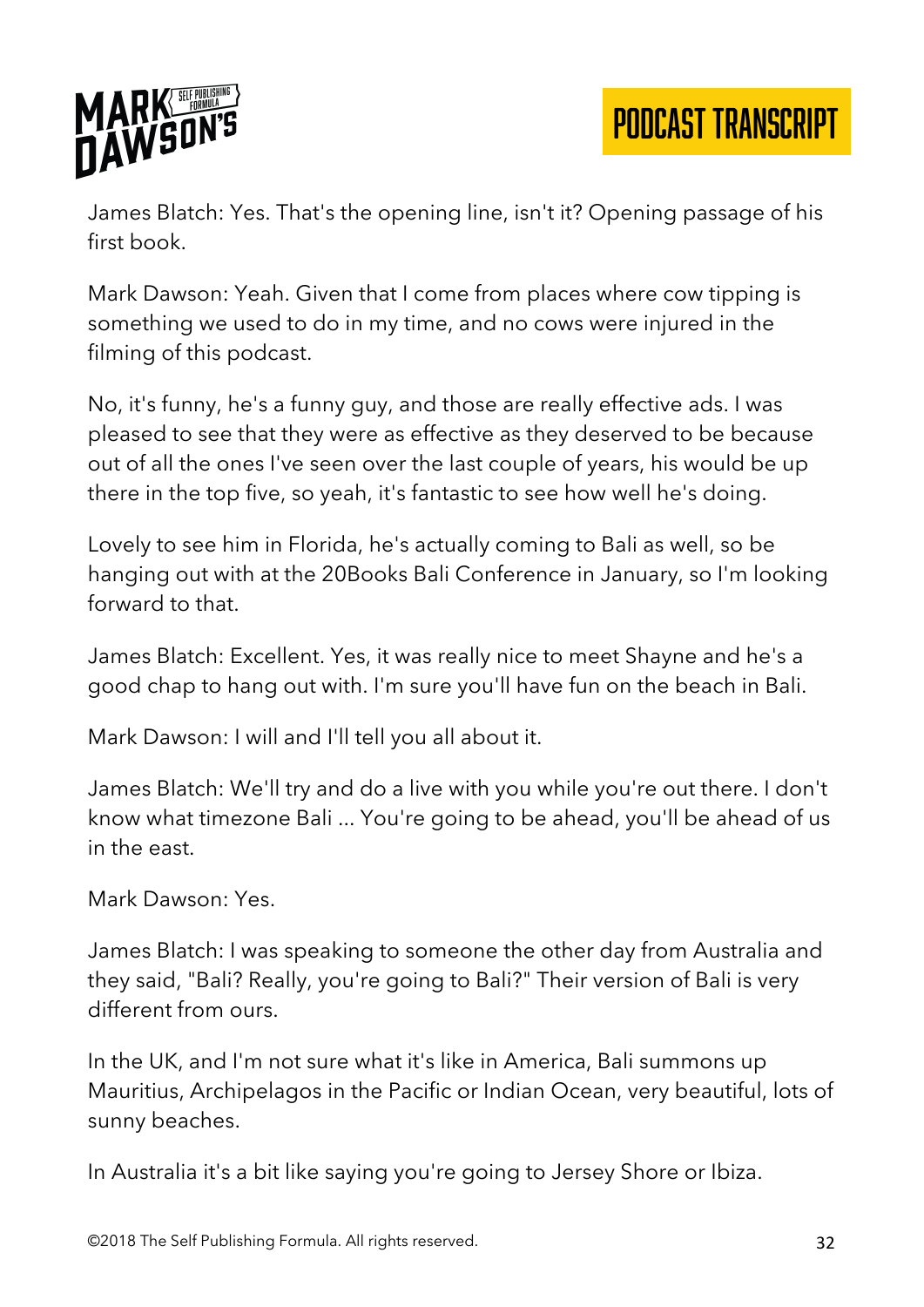

Mark Dawson: Oh lovely. I like both of those places.

James Blatch: Just to warn you that it might have beautiful beaches, might also be, you'll be going down bonkers nightclub on a Tuesday night.

Mark Dawson: No, we won't be doing that, we'll be staying in the hotel all the time. Lucy's talking about excursions and all that. I'm not going on an excursion, I'm staying in the hotel.

James Blatch: You're going to sleep, aren't you?

Mark Dawson: There will be sleep involved definitely. This is after Christmas with two sets of parents, two children running around with a crazy dog. This is going to be five days of recovery time for me and Lucy.

James Blatch: I'm going to have to give you a camera and a sound device so you can do some podcast interviews while you're out there, and try and train you up.

Mark Dawson: I could do that.

James Blatch: Need to do some work while you're there.

I want to say thank you to Shayne Silvers, our guest today.

You can support the podcast that you're listening to if you go to patreon.com/SPFPodcast.

You can check out the Ads For Authors course if you go to selfpublishingformula.com/adsforauthors, depending on when you're listening to this it'll close up on Wednesday after this is released, that's Wednesday the 28th is the last day to enroll until 2019.

Probably summer 2019 I think we'll onboard the next crop of students.